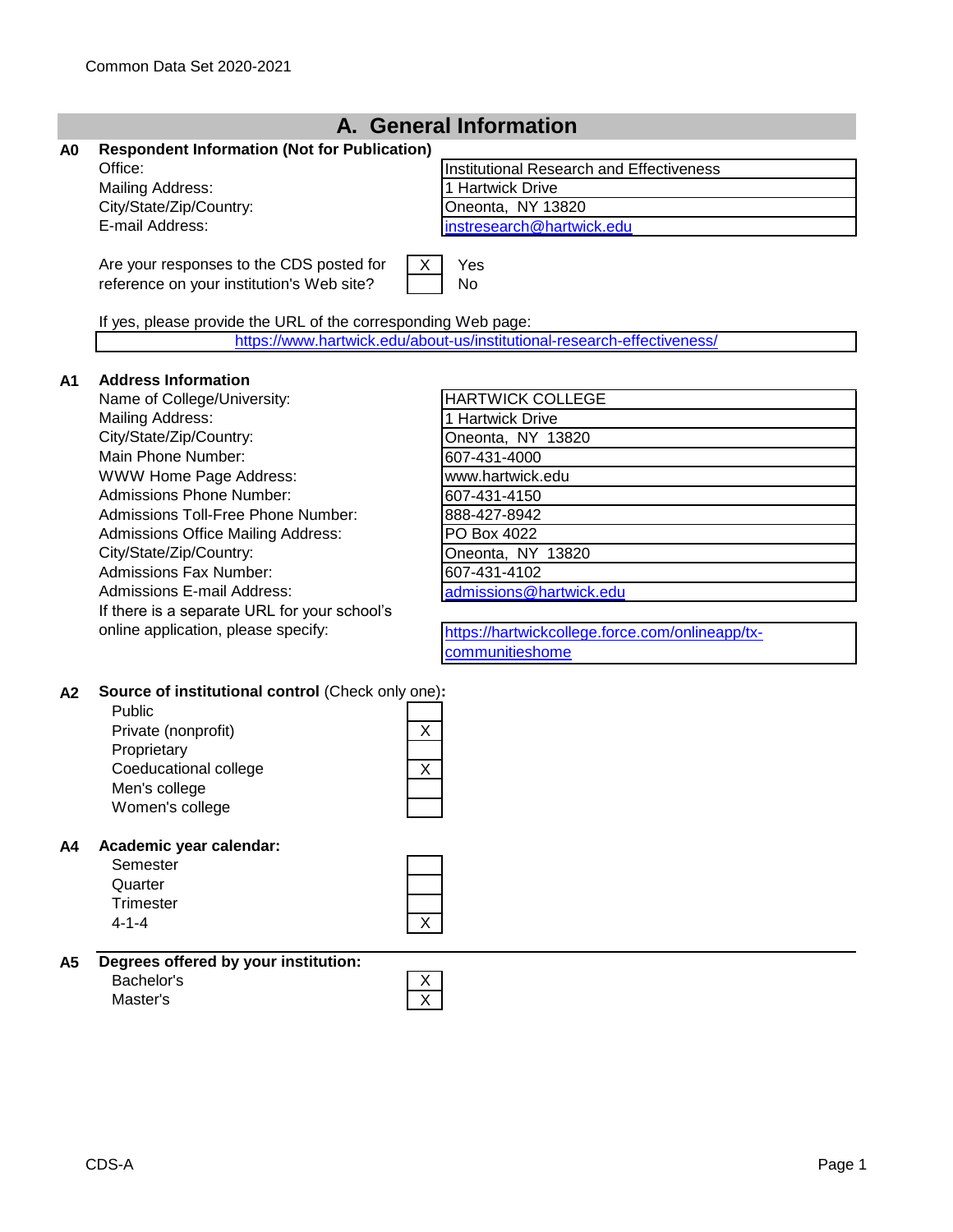#### **B1 Institutional Enrollment - Men and Women**

Provide numbers of students for each of the following categories as of the institution's official fall reporting date or as of **October 15, 2020.**

|                                   | <b>FULL-TIME</b> |       |     | <b>PART-TIME</b> |
|-----------------------------------|------------------|-------|-----|------------------|
|                                   | Men              | Women | Men | Women            |
| <b>Undergraduates</b>             |                  |       |     |                  |
| Degree-seeking, first-time        |                  |       |     |                  |
| freshmen                          | 183              | 205   |     |                  |
| Other first-year, degree-seeking  | 11               | 17    |     |                  |
| All other degree-seeking          | 307              | 462   | 8   |                  |
| <b>Total degree-seeking</b>       | 501              | 684   | 8   | 5                |
| All other undergraduates enrolled |                  |       |     |                  |
| in credit courses                 |                  |       |     | 3                |
| <b>Total undergraduates</b>       | 501              | 684   | 9   | 8                |
| Graduate                          |                  |       |     |                  |
| Degree-seeking, first-time        |                  |       |     |                  |
| All other degree-seeking          |                  |       |     |                  |
| All other graduates enrolled in   |                  |       |     |                  |
| credit courses                    |                  |       |     |                  |
| <b>Total graduate</b>             | 0                | 0     | O   | 0                |
| <b>Total all students</b>         | 501              | 684   | 9   | 8                |

| Total all undergraduates        | 1.202 |
|---------------------------------|-------|
| Total all graduate              |       |
| <b>GRAND TOTAL ALL STUDENTS</b> | 1.202 |

#### **B2 Enrollment by Racial/Ethnic Category.**

Provide numbers of undergraduate students for each of the following categories as of the institution's official fall reporting date or as of **October 15, 2020**.

• Include international students only in the category "Nonresident aliens."

|                                                 | Degree-Seeking<br><b>First-Time</b><br><b>First Year</b> | Degree-Seeking<br><b>Undergraduates</b><br>(include first-time<br>first-year) | <b>Total</b><br><b>Undergraduates</b><br>(both degree- and<br>non-degree-<br>seeking) |
|-------------------------------------------------|----------------------------------------------------------|-------------------------------------------------------------------------------|---------------------------------------------------------------------------------------|
| Nonresident aliens                              |                                                          | 23                                                                            | 23                                                                                    |
| Hispanic/Latino                                 | 50                                                       | 96                                                                            | 96                                                                                    |
| Black or African American, non-Hispanic         | 48                                                       | 133                                                                           | 133                                                                                   |
| White, non-Hispanic                             | 213                                                      | 707                                                                           | 708                                                                                   |
| American Indian or Alaska Native, non-Hispanic  | 0                                                        | 3                                                                             |                                                                                       |
| Asian, non-Hispanic                             | 6                                                        | 29                                                                            | 29                                                                                    |
| Native Hawaiian or other Pacific Islander, non- |                                                          |                                                                               |                                                                                       |
| Hispanic                                        | 0                                                        |                                                                               |                                                                                       |
| Two or more races, non-Hispanic                 | 19                                                       | 41                                                                            | 41                                                                                    |
| Race and/or ethnicity unknown                   | 46                                                       | 165                                                                           | 168                                                                                   |
| <b>TOTAL</b>                                    | 389                                                      | 1,198                                                                         | 1,202                                                                                 |

## **Persistence**

**B3 Number of degrees awarded by your institution from July 1, 2019, to June 30, 2020.** Bachelor's degrees 234

CDS-B Enrollment Page 2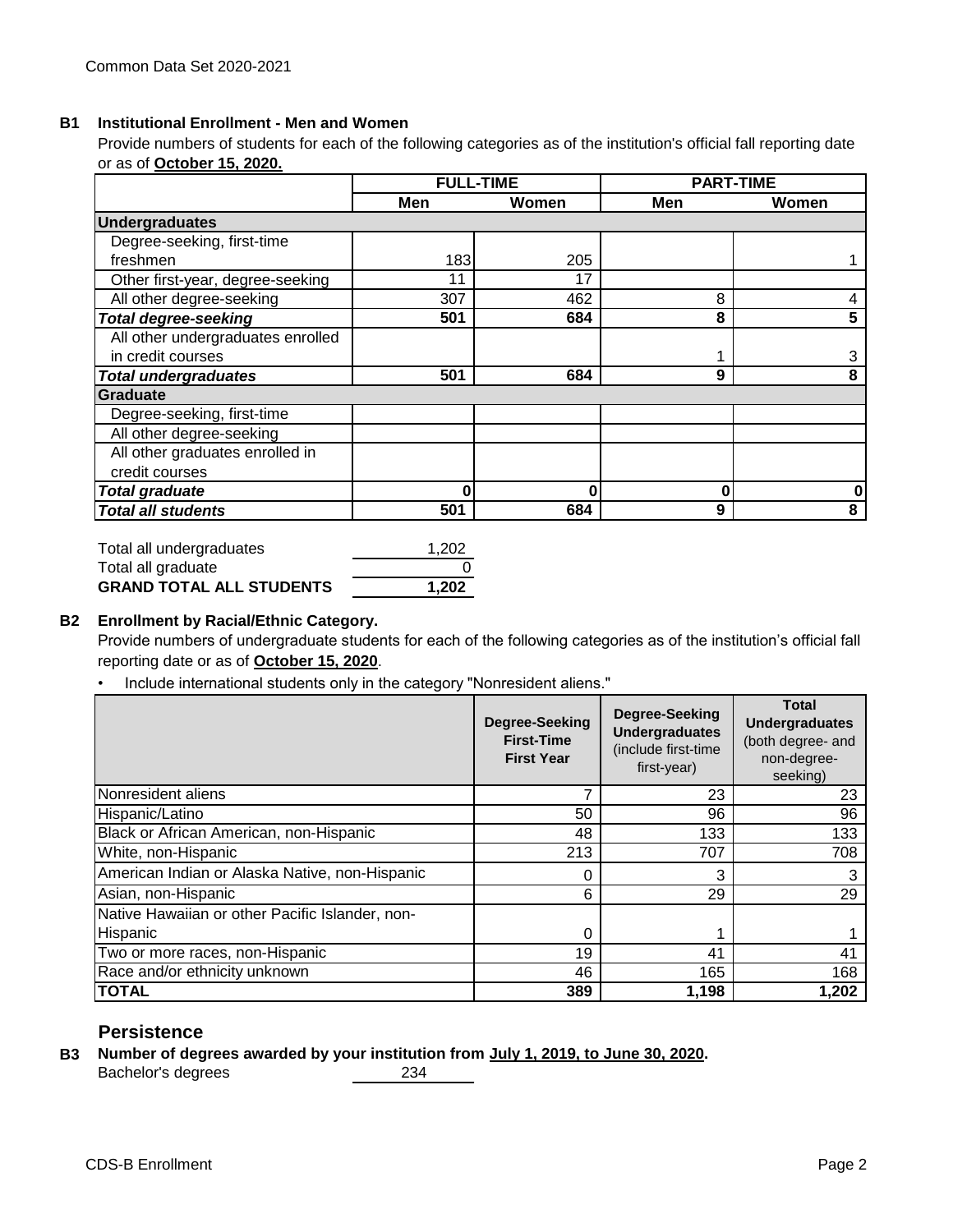## **B4-B21: Graduation Rates**

## **For Bachelor's or Equivalent Programs**

Please provide data for the **Fall 2014** cohort if available. If Fall 2014 cohort data are not available, provide data for the **Fall 2013** cohort.

|              |                                                                                                                                                                                                                                                                                            | Recipients of a<br><b>Federal Pell</b><br>Grant | Recipients of a<br><b>Subsidized</b><br><b>Stafford Loan</b><br>who did not<br>receive a Pell<br>Grant | <b>Students who did</b><br>not receive either<br>a Pell Grant or a<br>subsidized<br><b>Stafford Loan</b> | Total<br>(sum of 3 columns<br>to the left) |
|--------------|--------------------------------------------------------------------------------------------------------------------------------------------------------------------------------------------------------------------------------------------------------------------------------------------|-------------------------------------------------|--------------------------------------------------------------------------------------------------------|----------------------------------------------------------------------------------------------------------|--------------------------------------------|
| $\mathsf{A}$ | Initial 2014 cohort of first-time, full-time,<br>bachelor's (or equivalent) degree-<br>seeking undergraduate students                                                                                                                                                                      | 181                                             | 136                                                                                                    | 102                                                                                                      | 419                                        |
| B            | Of the initial 2014 cohort, how many did<br>not persist and did not graduate for the<br>following reasons:<br>• Deceased; • Permanently Disabled<br>• Armed Forces; • Foreign Aid Service of the<br>Federal Government; . Official church<br>missions; • Report Total Allowable Exclusions | $\overline{0}$                                  | 0                                                                                                      | 0                                                                                                        | 0                                          |
| $\mathbf c$  | Final 2014 cohort, after adjusting for<br>allowable exclusions                                                                                                                                                                                                                             | 181                                             | 136                                                                                                    | 102                                                                                                      | 419                                        |
| D            | Of the initial 2014 cohort, how many<br>completed the program in four years or<br>less (by Aug. 31, 2018)                                                                                                                                                                                  | 102                                             | 71                                                                                                     | 55                                                                                                       | 228                                        |
| E            | Of the initial 2014 cohort, how many<br>completed the program in more than<br>four years but in five years or less (after<br>Aug. 31, 2018 and by Aug. 31, 2019)                                                                                                                           | 6                                               | 5                                                                                                      | 2                                                                                                        | 13                                         |
| F            | Of the initial 2014 cohort, how many<br>completed the program in more than<br>five years but in six years or less (after<br>Aug. 31, 2019 and by Aug. 31, 2020)                                                                                                                            |                                                 | 2                                                                                                      | 0                                                                                                        | 3                                          |
| G            | Total graduating within six years (sum of<br>lines D, E, and F)                                                                                                                                                                                                                            | 109                                             | 78                                                                                                     | 57                                                                                                       | 244                                        |
| н            | Six-year graduation rate for 2014 cohort<br>(G divided by C)                                                                                                                                                                                                                               | 60.2%                                           | 57.4%                                                                                                  | 55.9%                                                                                                    | 58.2%                                      |

## *Fall 2014 Cohort*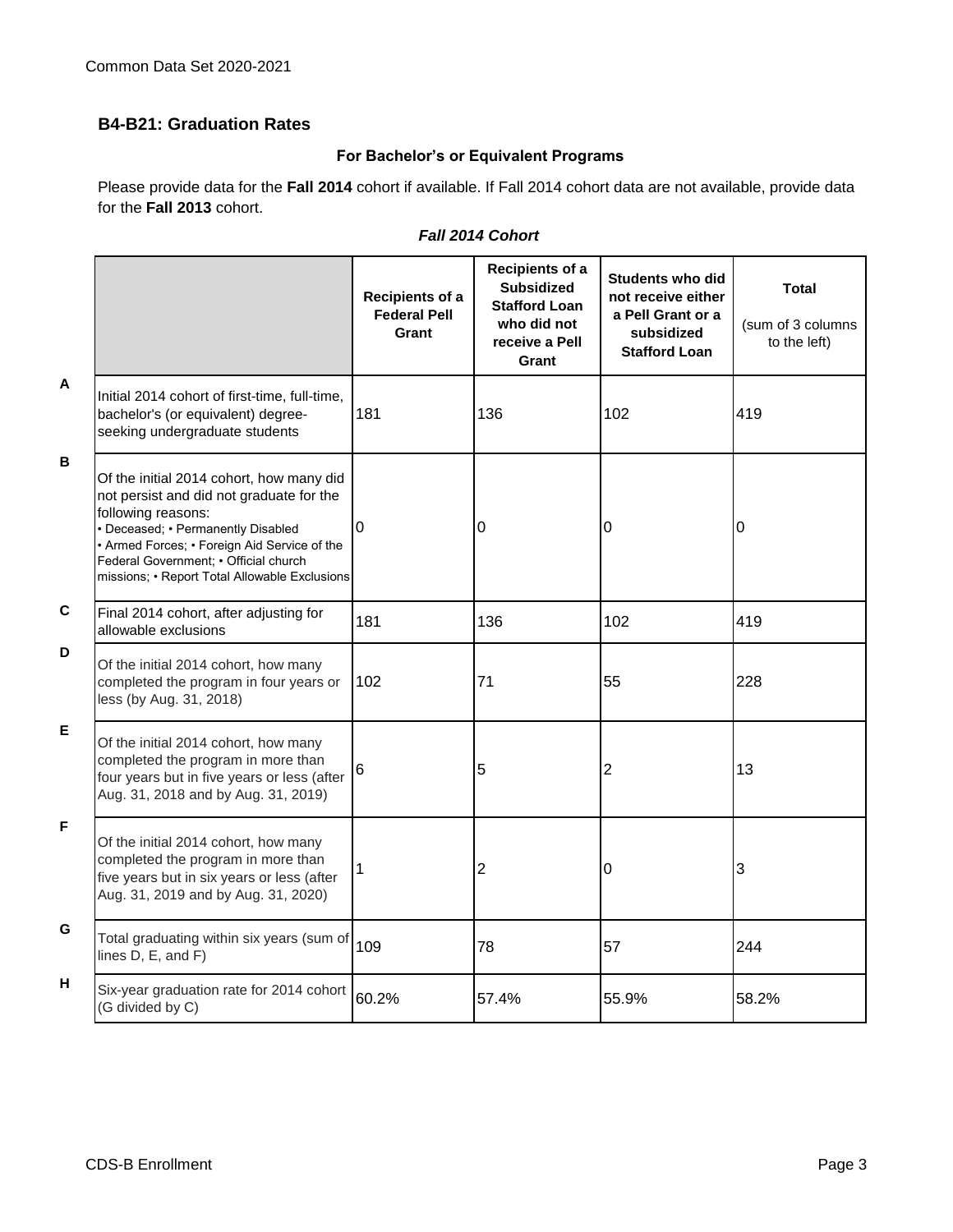|   |                                                                                                                                                                                                                                                                                            | Recipients of a<br><b>Federal Pell</b><br>Grant | Recipients of a<br><b>Subsidized</b><br><b>Stafford Loan</b><br>who did not<br>receive a Pell<br>Grant | <b>Students who did</b><br>not receive either<br>a Pell Grant or a<br>subsidized<br><b>Stafford Loan</b> | <b>Total</b><br>(sum of 3 columns<br>to the left) |
|---|--------------------------------------------------------------------------------------------------------------------------------------------------------------------------------------------------------------------------------------------------------------------------------------------|-------------------------------------------------|--------------------------------------------------------------------------------------------------------|----------------------------------------------------------------------------------------------------------|---------------------------------------------------|
| A | Initial 2013 cohort of first-time, full-time,<br>bachelor's (or equivalent) degree-<br>seeking undergraduate students                                                                                                                                                                      | 171                                             | 185                                                                                                    | 172                                                                                                      | 528                                               |
| B | Of the initial 2013 cohort, how many did<br>not persist and did not graduate for the<br>following reasons:<br>• Deceased; • Permanently Disabled<br>• Armed Forces; • Foreign Aid Service of the<br>Federal Government; . Official church<br>missions; • Report Total Allowable Exclusions | $\bf{0}$                                        | $\mathbf 0$                                                                                            | $\mathbf 0$                                                                                              | $\mathbf 0$                                       |
| C | Final 2013 cohort, after adjusting for<br>allowable exclusions                                                                                                                                                                                                                             | 171                                             | 185                                                                                                    | 172                                                                                                      | 528                                               |
| D | Of the initial 2013 cohort, how many<br>completed the program in four years or<br>less (by Aug. 31, 2017)                                                                                                                                                                                  | 84                                              | 104                                                                                                    | 111                                                                                                      | 299                                               |
| E | Of the initial 2013 cohort, how many<br>completed the program in more than<br>four years but in five years or less (after<br>Aug. 31, 2017 and by Aug. 31, 2018)                                                                                                                           | 10                                              | 15                                                                                                     | 10                                                                                                       | 35                                                |
| F | Of the initial 2013 cohort, how many<br>completed the program in more than<br>five years but in six years or less (after<br>Aug. 31, 2018 and by Aug. 31, 2019)                                                                                                                            | $\overline{2}$                                  | $\overline{\mathbf{2}}$                                                                                | 3                                                                                                        | $\overline{7}$                                    |
| Ġ | Total graduating within six years (sum of<br>lines D, E, and F)                                                                                                                                                                                                                            | 96                                              | 121                                                                                                    | 124                                                                                                      | 341                                               |
| H | Six-year graduation rate for 2013 cohort<br>(G divided by C)                                                                                                                                                                                                                               | 56.1%                                           | 65.4%                                                                                                  | 72.1%                                                                                                    | 64.6%                                             |

*Fall 2013 Cohort*

**B22** For the cohort of all full-time bachelor's (or equivalent) degree-seeking undergraduate students who entered your institution as freshmen in Fall 2019 (or the preceding summer term), what percentage was enrolled at your institution as of the date your institution calculates its official enrollment in Fall 2020.

74.50%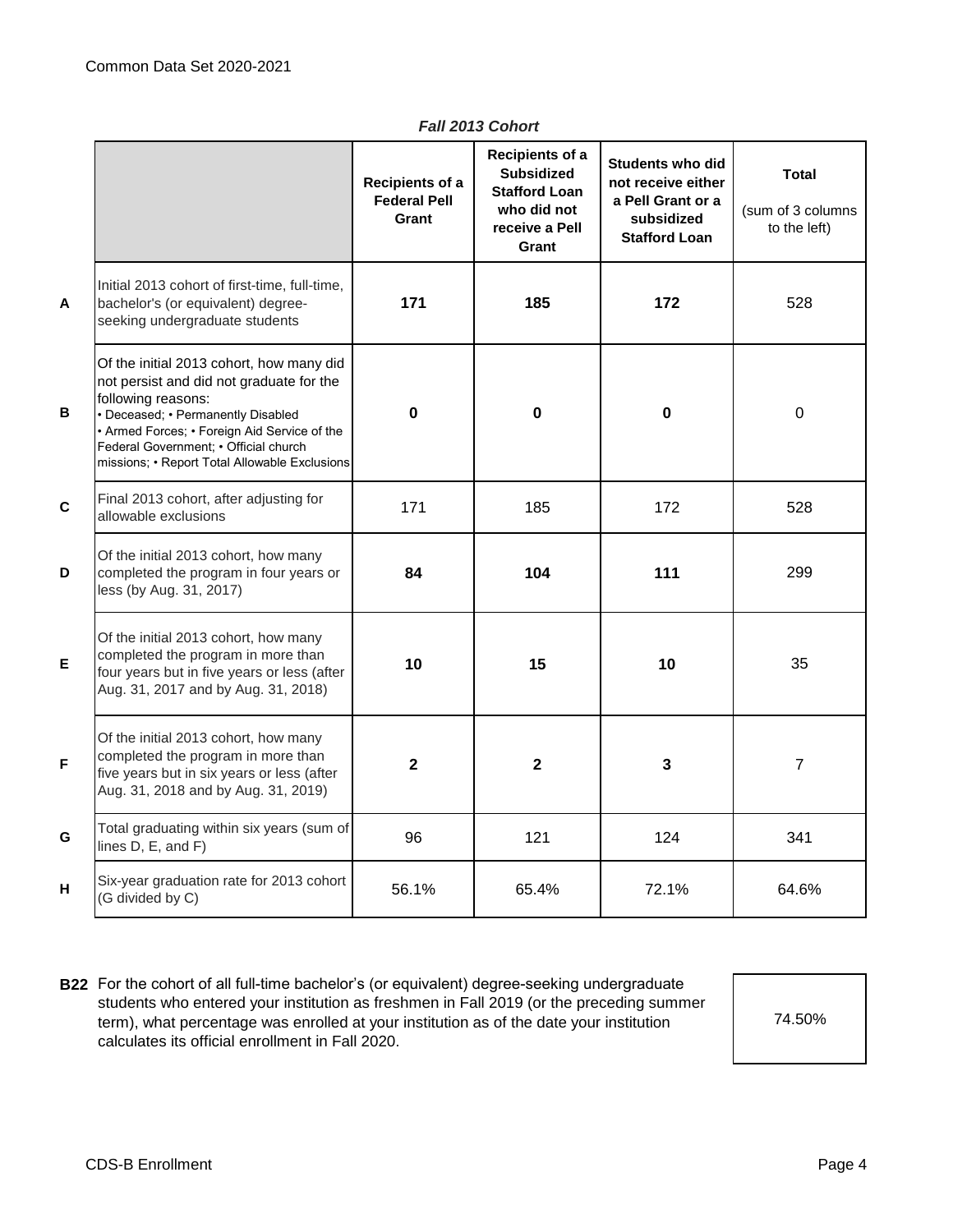# **C. FIRST-TIME, FIRST-YEAR (FRESHMAN) ADMISSION**

## **C1-C2: Applications**

**C1 First-time, first-year (freshman) students:** Provide the number of degree-seeking, first-time, first-year • Include early decision, early action, and students who began studies during summer in this cohort.

| 1516<br>2540 |
|--------------|
|              |
|              |
|              |
| 1176         |
| 2179         |
|              |
| 182          |
| $\Omega$     |
|              |

| Total full-time, first-time, first-year (freshman) women who enrolled | 206 |
|-----------------------------------------------------------------------|-----|
| Total part-time, first-time, first-year (freshman) women who enrolled |     |

## **C3-C5: Admission Requirements**

## **C3 High school completion requirement**

Check the appropriate box to identify your high school completion requirement for degree-seeking entering students:

High school diploma is required and GED is accepted

High school diploma is required and GED is not accepted High school diploma or equivalent is not required

| $\checkmark$ |  |
|--------------|--|
|              |  |
|              |  |

#### **C4 Does your institution require or recommend a general college-preparatory program for degree-seeking students?**

Require Recommend Neither require nor recommend

**C5 Distribution of high school units required and/or recommended.** Specify the distribution of academic high school course units required and/or recommended of all or most degree-seeking students using Carnegie units (one unit equals one year of study or its equivalent). If you use a different system for calculating units, please convert.

|                                  | <b>Units</b>    | <b>Units</b>       |
|----------------------------------|-----------------|--------------------|
|                                  | <b>Required</b> | <b>Recommended</b> |
| Total academic units             |                 |                    |
| English                          |                 | 4                  |
| <b>Mathematics</b>               |                 | 3                  |
| Science                          |                 | 3                  |
| Of these, units that must be lab |                 | 2                  |
| Foreign language                 |                 | 3                  |
| Social studies                   |                 | 2                  |
| History                          |                 | 2                  |
| Academic electives               |                 |                    |
| <b>Computer Science</b>          |                 |                    |
| <b>Visual/Performing Arts</b>    |                 |                    |
| Other (specify)                  |                 |                    |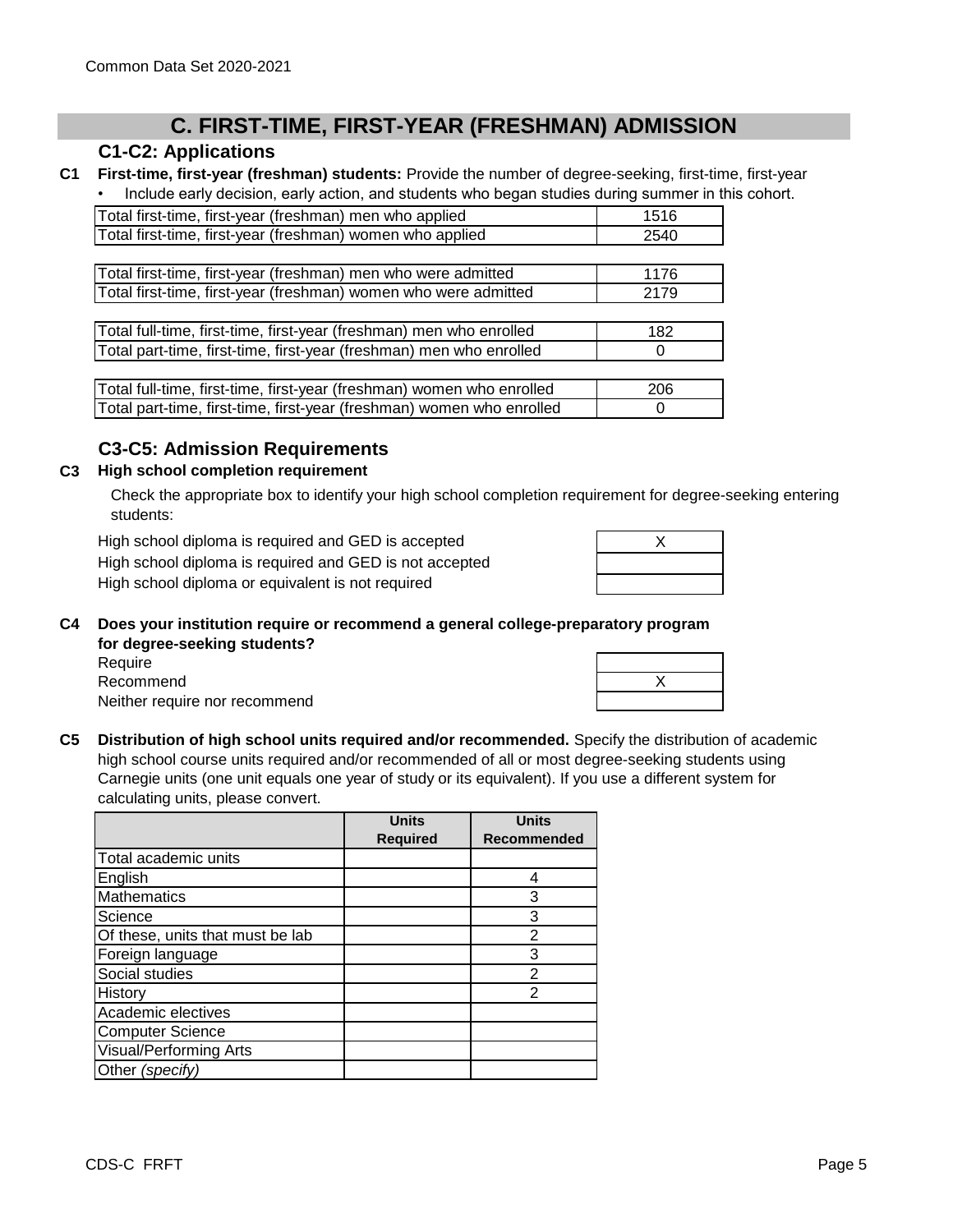| C7 Relative importance of each of the following academic and nonacademic factors in your first-time, |
|------------------------------------------------------------------------------------------------------|
| first-year, degree-seeking (freshman) admission decisions.                                           |

|                                   | <b>Very Important</b> | Important | <b>Considered</b> | <b>Not Considered</b> |
|-----------------------------------|-----------------------|-----------|-------------------|-----------------------|
| <b>Academic</b>                   |                       |           |                   |                       |
| Rigor of secondary school record  | Χ                     |           |                   |                       |
| Class rank                        |                       |           | Χ                 |                       |
| Academic GPA                      | X                     |           |                   |                       |
| Standardized test scores          |                       |           | X                 |                       |
| <b>Application Essay</b>          |                       |           | Χ                 |                       |
| Recommendation(s)                 |                       |           | X                 |                       |
| <b>Nonacademic</b>                |                       |           |                   |                       |
| Interview                         |                       |           | Х                 |                       |
| <b>Extracurricular activities</b> |                       | Х         | Χ                 |                       |
| Talent/ability                    |                       |           | x                 |                       |
| Character/personal qualities      |                       | X         |                   |                       |
| First generation                  |                       |           |                   | X                     |
| Alumni/ae relation                | X                     |           |                   |                       |
| Geographical residence            |                       |           |                   | X                     |
| State residency                   |                       |           |                   | X                     |
| Religious affiliation/commitment  |                       |           |                   | Χ                     |
| Racial/ethnic status              |                       |           |                   | Χ                     |
| Volunteer work                    |                       | Χ         |                   |                       |
| Work experience                   |                       | X         |                   |                       |
| Level of applicant's interest     |                       |           | Χ                 |                       |

## **C8: SAT and ACT Policies**

### **Entrance exams**

Does your institution make use of SAT, ACT, or SAT Subject Test scores in **admission** decisions for first-time, first-year, degree-seeking applicants?

**C8A** If yes, place check marks in the appropriate boxes below to reflect your institution's policies for use in admission for **Fall 2022.**

|                          | <b>ADMISSION</b> |                                        |                 |
|--------------------------|------------------|----------------------------------------|-----------------|
|                          | Require for Some | <b>Consider if</b><br><b>Submitted</b> | <b>Not Used</b> |
| <b>SAT or ACT</b>        |                  |                                        |                 |
| <b>ACT Only</b>          |                  |                                        |                 |
| <b>SAT Only</b>          |                  |                                        |                 |
| <b>SAT Subject Tests</b> |                  |                                        |                 |

**C8B** If your institution will make use of the ACT in admission decisions for first-time, first-year, degree-seeking applicants for **Fall 2022** please indicate which ONE of the following applies (regardless of whether the writing score will be used in the admissions process):

ACT with writing required ACT with writing recommended ACT with or without writing accepted

**C8B** If your institution will make use of the SAT in admission decisions for first-time, first-year,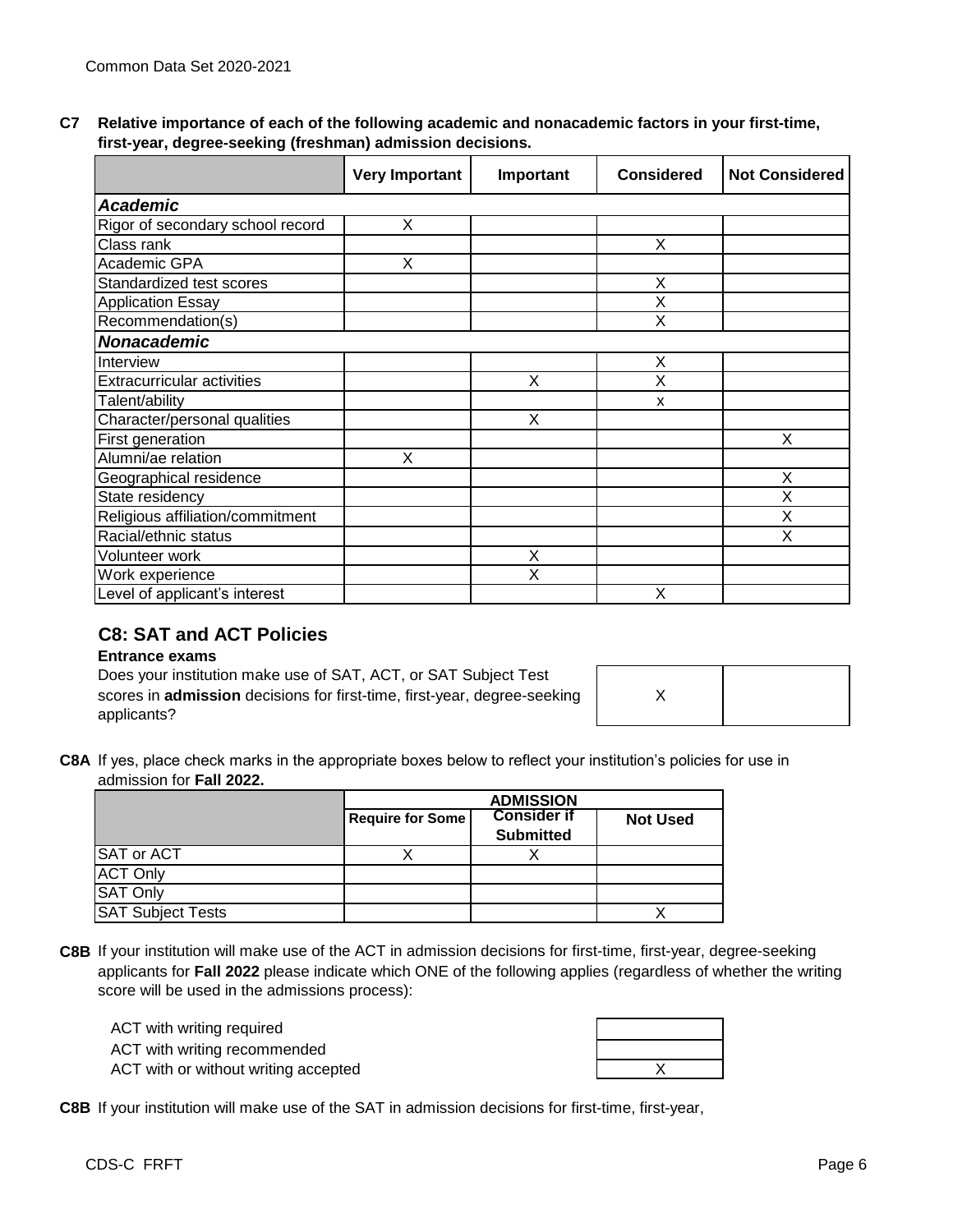degree-seeking applicants for **Fall 2022** please indicate which ONE of the following applies

| SAT with Essay component required<br>SAT with Essay component recommended<br>SAT with or without Essay component accepted                                                    |   | X                                                 |       |
|------------------------------------------------------------------------------------------------------------------------------------------------------------------------------|---|---------------------------------------------------|-------|
| <b>C8C</b> Please indicate how your institution will use the SAT or ACT essay component<br>Not using essay component                                                         |   |                                                   |       |
| C8D In addition, does your institution use applicants' test scores for academic advising?<br>Yes<br>No.                                                                      | x |                                                   |       |
| C8E Latest date by which SAT or ACT scores must be received for fall-term admission<br>Latest date by which SAT Subject Test scores must be received for fall-term admission |   |                                                   | 1-May |
| <b>C8F</b> If necessary, use this space to clarify your test                                                                                                                 |   | Test scores are typically required for Nursing ma |       |

**C8F** policies (e.g., if tests are recommended for some students, or if tests are not required of some students):

ng majors but will not be required for Fall 2021 because of issues with test dates being cancelled due to Covid 19.

**C8G** Please indicate which tests your institution uses for **placement (e.g., state tests):**

| <b>SAT</b>               |  |
|--------------------------|--|
| <b>ACT</b>               |  |
| <b>SAT Subject Tests</b> |  |
| AP                       |  |
| <b>CLEP</b>              |  |
| Institutional Exam       |  |
| State Exam (specify):    |  |
|                          |  |

#### **ACT SAT**

## **C9-C12: Freshman Profile**

**C9 Percent and number of first-time, first-year (freshman) students enrolled in Fall 2020 who submitted national standardized (SAT/ACT) test scores.**

|                              | Percent | Number |
|------------------------------|---------|--------|
| <b>Submitting SAT Scores</b> | 41%     | 166    |
| <b>Submitting ACT Scores</b> | 7%      | 26     |

**For each assessment listed below, report the score that represents the 25th percentile (the score that 25 percent of the freshman population scored at or below) and the 75th percentile score (the score that 25 percent scored at or above).**

| <b>Assessment</b>              | 25th Percentile | 75th Percentile |  |
|--------------------------------|-----------------|-----------------|--|
| <b>SAT Composite</b>           | 1050            | 1190            |  |
| SAT Evidence-Based Reading and | 490             | 600             |  |
| Writing                        |                 |                 |  |
| <b>SAT Math</b>                | 510             | 600             |  |
| <b>ACT Composite</b>           | 21              | 27              |  |
| <b>ACT Math</b>                |                 |                 |  |
| <b>ACT English</b>             |                 |                 |  |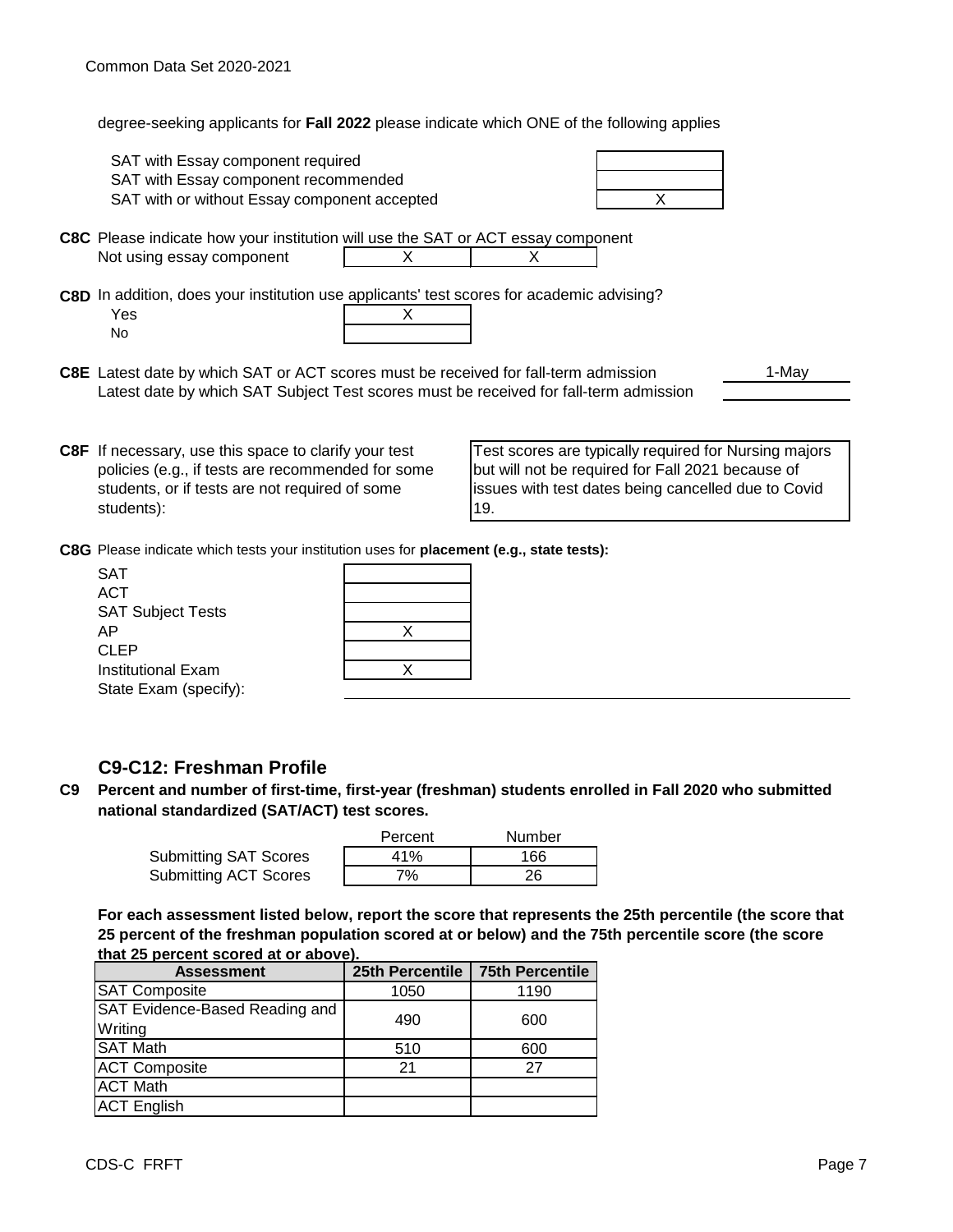#### **ACT Writing**

**Percent of first-time, first-year (freshman) students with scores in each range:**

| <b>Score Range</b>      | <b>SAT Evidence-</b><br><b>Based Reading</b> | <b>SAT Math</b> |
|-------------------------|----------------------------------------------|-----------------|
|                         | and Writing                                  |                 |
| 700-800                 | 1.00%                                        | 1.00%           |
| 600-699                 | 28.0%                                        | 26.0%           |
| 500-599                 | 54.0%                                        | 57.0%           |
| 400-499                 | 16.0%                                        | 15.0%           |
| 300-399                 | 1.0%                                         | 1.0%            |
| 200-299                 | 0.0%                                         | 0.0%            |
| Totals should = $100\%$ | 100.0%                                       | 100.0%          |

| <b>Score Range</b>      | <b>SAT Composite</b> |
|-------------------------|----------------------|
| 1400-1600               | 1.0%                 |
| 1200-1399               | 21.0%                |
| 1000-1199               | 63.0%                |
| 800-999                 | 15.0%                |
| 600-799                 | 0.0%                 |
| 400-599                 | 0.0%                 |
| Totals should = $100\%$ | 100.0%               |

| <b>Score Range</b>      | <b>ACT Composite</b> | <b>ACT English</b> | <b>ACT Math</b> |
|-------------------------|----------------------|--------------------|-----------------|
| 30-36                   | 12.00%               |                    |                 |
| 24-29                   | 42.0%                |                    |                 |
| 18-23                   | 38.0%                |                    |                 |
| $12 - 17$               | 9.0%                 |                    |                 |
| $6 - 11$                | 0.0%                 |                    |                 |
| Below 6                 | 0.0%                 |                    |                 |
| Totals should = $100\%$ | 100.0%               | 0.0%               | 0.0%            |

**C10 Percent of all degree-seeking, first-time, first-year (freshman) students who had high school class rank within each of the following ranges (report information for those students from whom you collected high school rank information) We do not record as so few HS send these data.**

| <b>Assessment</b>                                                         | <b>Percent</b> |
|---------------------------------------------------------------------------|----------------|
| Percent in top tenth of high school graduating class                      |                |
| Percent in top quarter of high school graduating class                    |                |
| Percent in top half of high school graduating class                       |                |
| Percent in bottom half of high school graduating class                    |                |
| Percent in bottom quarter of high school graduating class                 |                |
| Percent of total first-time, first-year (freshmen) students who submitted |                |
| high school class rank:                                                   |                |

**C11 Percentage of all enrolled, degree-seeking, first-time, first-year (freshman) students who had high school grade-point averages within each of the following ranges (using 4.0 scale). Report information only for those students from whom you collected high school GPA.**

| <b>Score Range</b>                        | <b>Percent</b> |
|-------------------------------------------|----------------|
| Percent who had GPA of 4.0                | 1.0%           |
| Percent who had GPA between 3.75 and 3.99 | 16.0%          |
| Percent who had GPA between 3.50 and 3.74 | 23.0%          |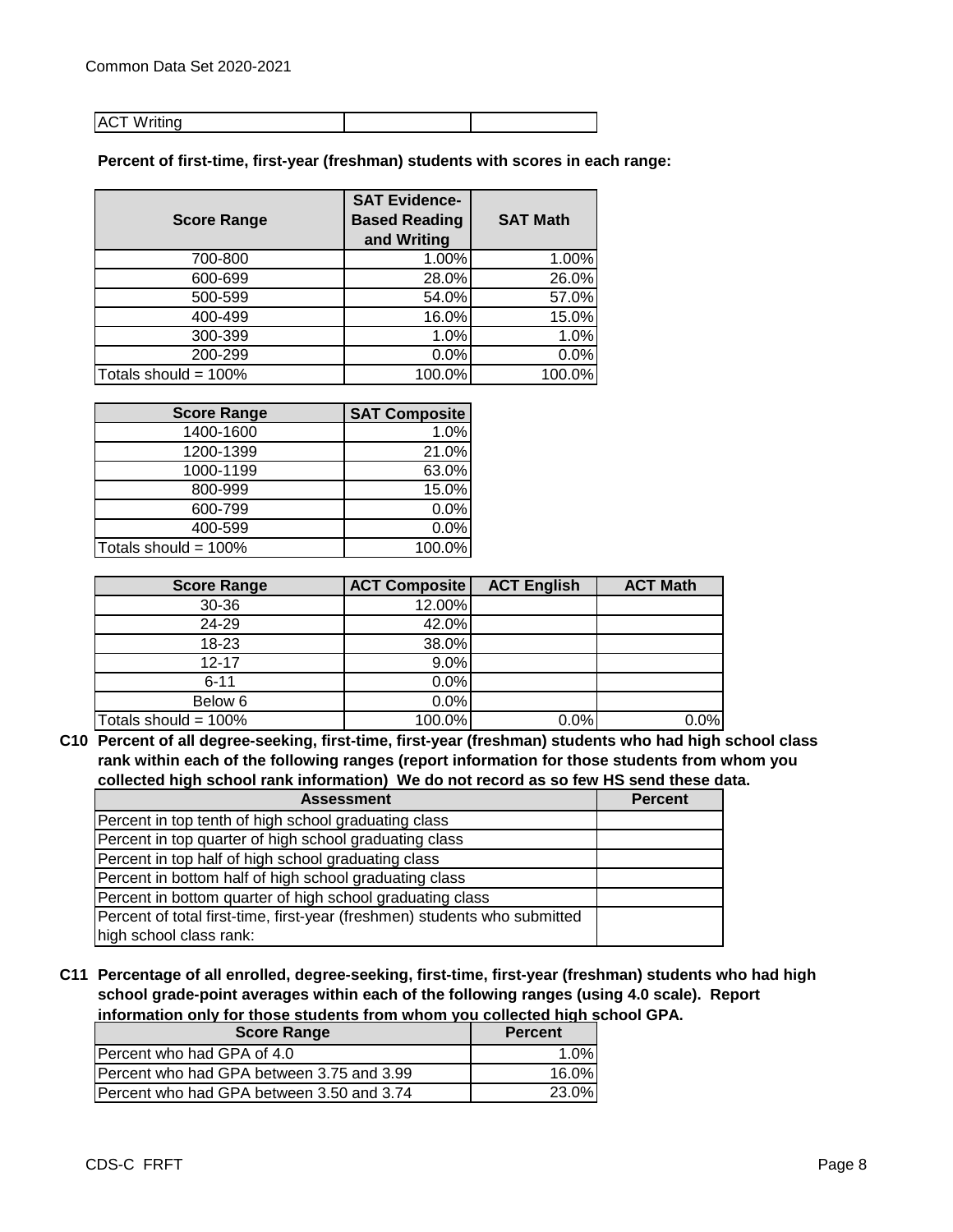| Percent who had GPA between 3.25 and 3.49 | 14.0%  |
|-------------------------------------------|--------|
| Percent who had GPA between 3.00 and 3.24 | 14.0%  |
| Percent who had GPA between 2.50 and 2.99 | 15.0%  |
| Percent who had GPA between 2.0 and 2.49  | 16.0%  |
| Percent who had GPA between 1.0 and 1.99  | 1.0%   |
| Percent who had GPA below 1.0             | 0.0%   |
| Totals should = 100%                      | 100.0% |
|                                           |        |



high school GPA:

| 3.6    |  |
|--------|--|
| 100.0% |  |

## **C13-C20: Admission Policies**

## **C13 Application Fee**

**fall?**

Does your institution have an application fee?

### **C14 Application closing date**

| Does your institution have an application closing |  |
|---------------------------------------------------|--|
| date?                                             |  |

|                                                                                                 | Yes | No         |    |
|-------------------------------------------------------------------------------------------------|-----|------------|----|
| Does your institution have an application closing<br>date?                                      |     | <b>XXX</b> |    |
|                                                                                                 |     | Yes        | No |
| C15 Are first-time, first-year students accepted for terms other than the<br>f <sub>2</sub>   2 |     |            |    |

X

Yes No

# **C16 Notification to applicants of admission decision sent** *(fill in one only)*

| On a rolling basis beginning | $15-Oct$ |
|------------------------------|----------|
| By $(data)$ :                |          |
| Other:                       |          |

## **C17 Reply policy for admitted applicants** *(fill in one only)*

Must reply by (date): No set date Must reply by May 1st or within 2 weeks weeks if notified thereafter Other:

Deadline for housing deposit (MMDI 6/30 Amount of housing deposit: 400

Refundable if student does not enroll?

| Yes, in full |  |
|--------------|--|
| Yes, in part |  |
| No           |  |

### **C18 Deferred admission**

Does your institution allow students to postpone enrollment after admission?

X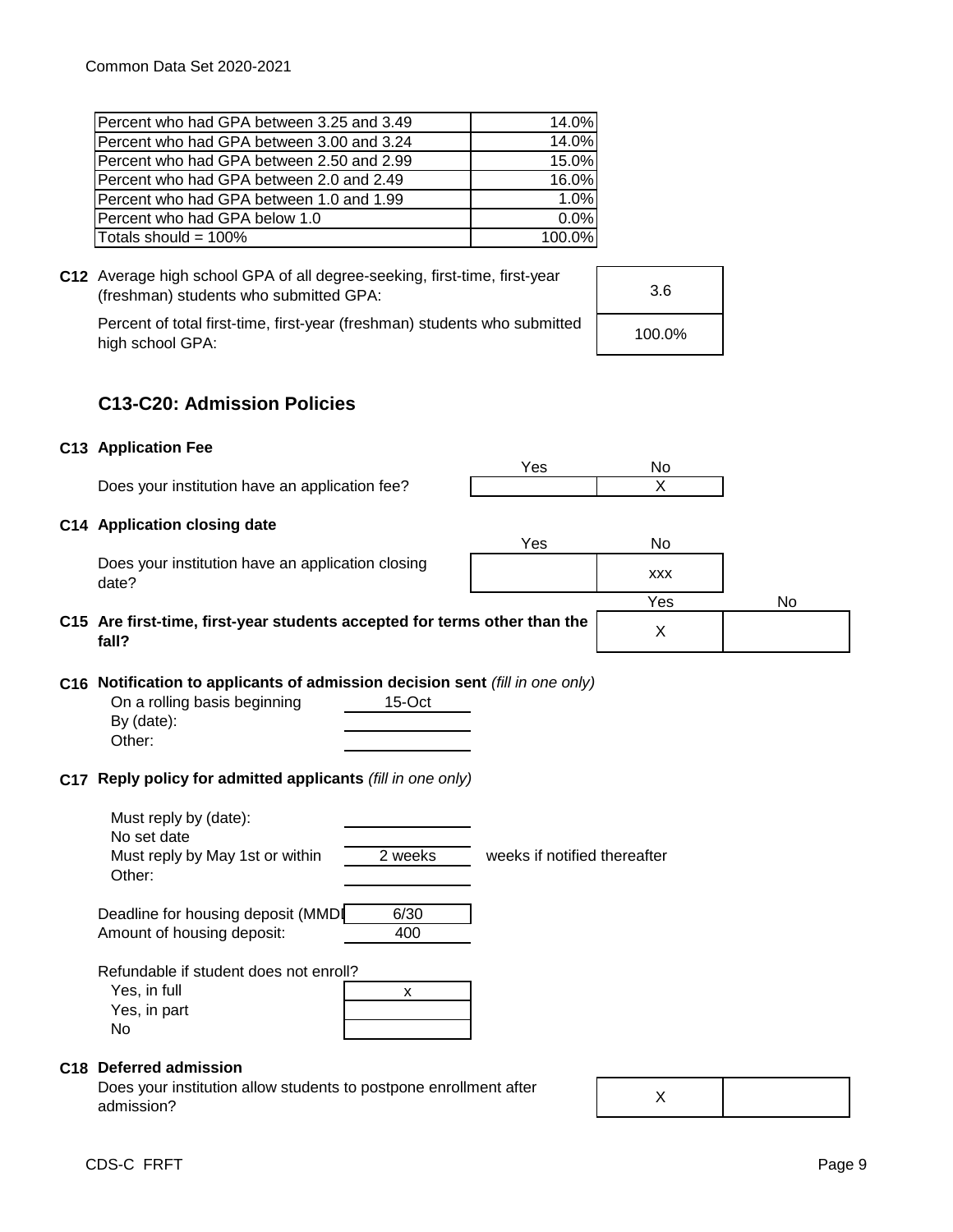If yes, maximum period of postponement:

## **C19 Early admission of high school students**

Does your institution allow high school students to enroll as full-time, first-time, first-year (freshman) students one year or more before high school graduation?

# **C21-C22: Early Decision and Early Action Plans**

## **C21 Early Decision**

Does your institution offer an early decision plan (an admission plan that permits students to apply and be notified of an admission decision well in advance of the regular notification date and that asks students to commit to attending if accepted) for first-time, first-year (freshman) applicants for fall enrollment?

If "yes," please complete the following:

Other early decision plan closing date Other early decision plan notification date First or only early decision plan notification date First or only early decision plan closing date

## **C22 Early action**

Do you have a nonbinding early action plan whereby students are notified of an admission decision well in advance of the regular notification date but do not have to commit to attending your college?

|  | Χ |  |
|--|---|--|
|--|---|--|

Yes No



Nov. 1 Nov. 15

| Yes | No |
|-----|----|
|     |    |

## 1 year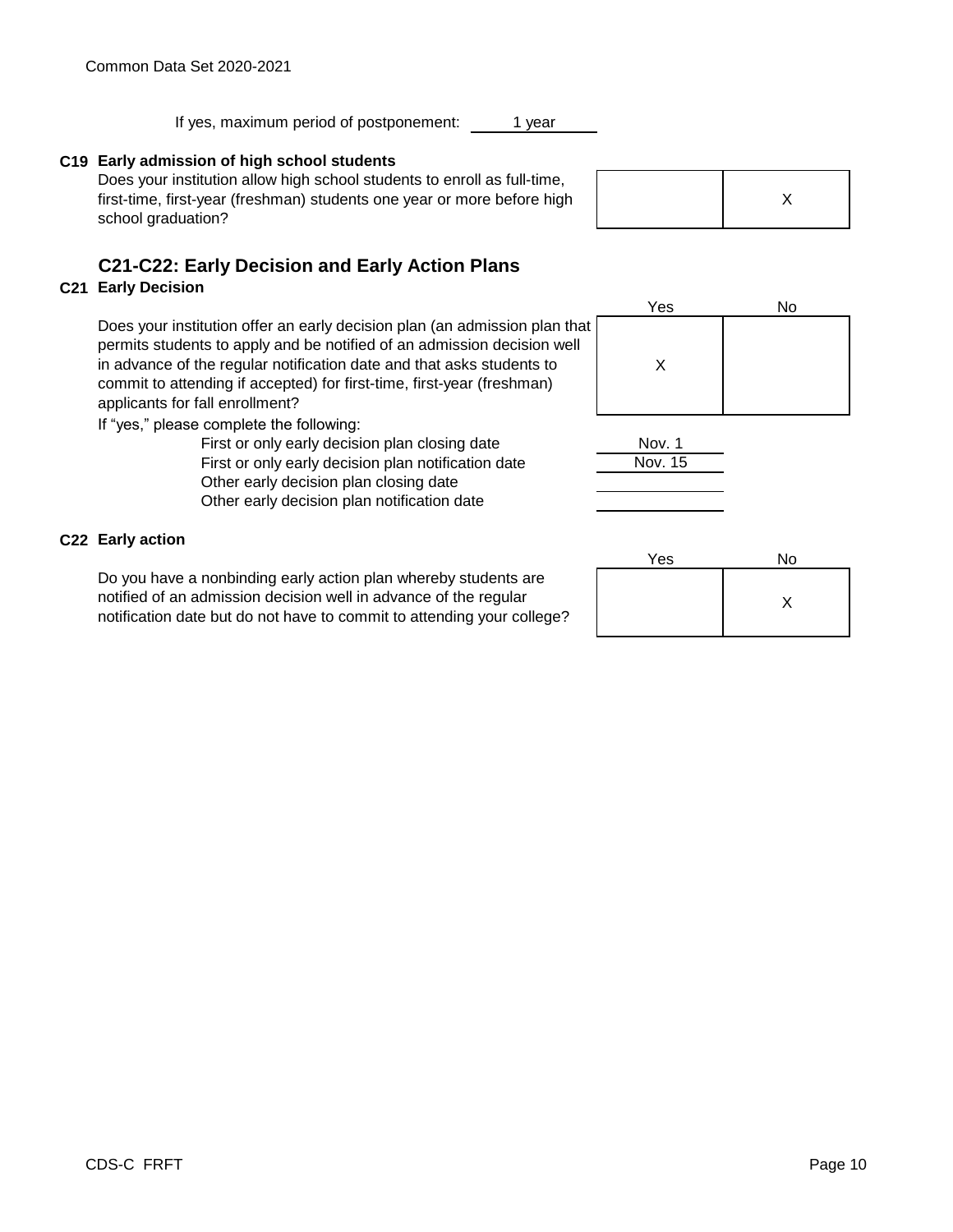# **D. TRANSFER ADMISSION**

## **D1-D2: Fall Applicants**

**D1** Does your institution enroll transfer students? (If no, please  $\begin{bmatrix} x \end{bmatrix}$ skip to Section E) If yes, may transfer students earn advanced standing credit by transferring credits earned from course work completed at other colleges/universities?

| Yes | No |
|-----|----|
| X   |    |
| Χ   |    |

**D2** Provide the number of students who applied, were admitted, and enrolled as degree-seeking transfer students in **Fall 2020.**

|              | <b>Applicants</b> | <b>Admitted</b><br><b>Applicants</b> | <b>Enrolled</b><br><b>Applicants</b> |
|--------------|-------------------|--------------------------------------|--------------------------------------|
| Men          | 78                | 52                                   |                                      |
| Women        | 124               | 80                                   | 16                                   |
| <b>Total</b> | 202               | 132                                  | 28                                   |

## **D3-D11: Application for Admission**

**D3** Indicate terms for which transfers may enroll:

| <b>Fall</b> |  |
|-------------|--|
| Winter      |  |
| Spring      |  |
| Summer      |  |

**D4** Must a transfer applicant have a minimum number of credits completed or else must apply as an entering freshman?

| Yes | No |
|-----|----|
|     |    |
|     |    |

If yes, what is the minimum number of credits and the unit of measure?

- 12 cr hr
- **D5** Indicate all items required of transfer students to apply for admission:

|                                                         | <b>Required of All</b> | Recommended<br>of All | Recommended<br>of Some | <b>Required of</b><br>Some | <b>Not Required</b> |
|---------------------------------------------------------|------------------------|-----------------------|------------------------|----------------------------|---------------------|
| High school transcript                                  |                        |                       |                        |                            |                     |
| College transcript(s)                                   |                        |                       |                        |                            |                     |
| Essay or personal<br>statement                          |                        | Х                     |                        |                            |                     |
| Interview                                               |                        | Χ                     |                        |                            |                     |
| Standardized test scores                                |                        |                       |                        |                            |                     |
| Statement of good standing<br>from prior institution(s) |                        |                       | Χ                      |                            |                     |

| <b>D6</b> If a minimum high school grade point average is required of | <b>NA</b> |
|-----------------------------------------------------------------------|-----------|
| transfer applicants, specify (on a 4.0 scale):                        |           |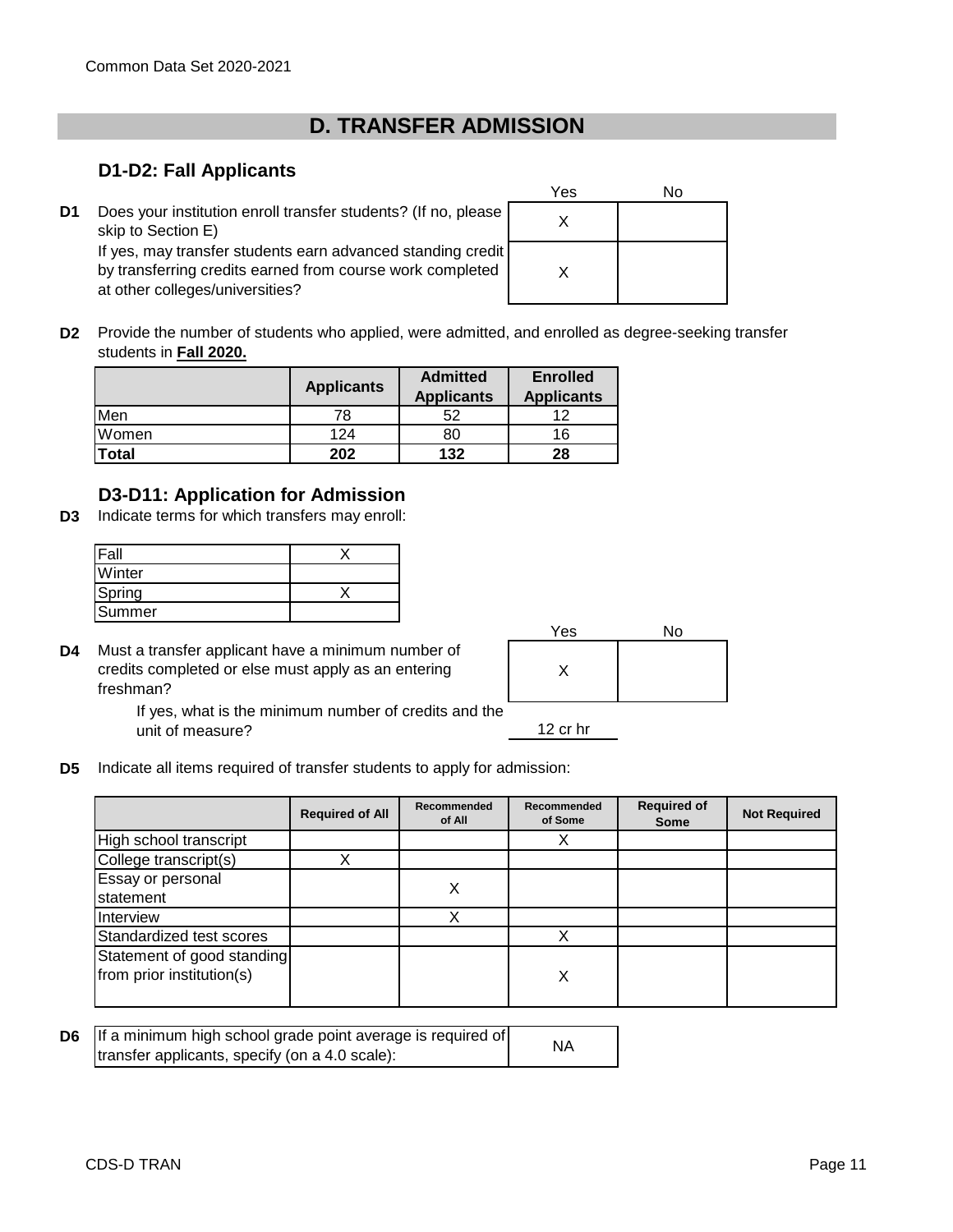| D7 | If a minimum college grade point average is required of |      |
|----|---------------------------------------------------------|------|
|    | transfer applicants, specify (on a 4.0 scale):          | 2.00 |

**D8** List any other application requirements specific to transfer applicants: NA

**D9** List application priority, closing, notification, and candidate reply dates for transfer students. If applications are reviewed on a continuous or rolling basis, place a check mark in the "Rolling admission" column.

| D <sub>9</sub> |        | <b>Priority Date</b> | <b>Closing Date</b> | <b>Notification Date</b> | <b>Reply Date</b> | <b>Rolling</b><br><b>Admission</b> |
|----------------|--------|----------------------|---------------------|--------------------------|-------------------|------------------------------------|
| D <sub>9</sub> | Fall   | 2/1                  |                     | 2 wks                    | 2 wks             |                                    |
| D <sub>9</sub> | Winter |                      |                     |                          |                   |                                    |
| D <sub>9</sub> | Sprina | 8/1                  |                     | 2 wks                    | 2 wks             |                                    |
| D <sub>9</sub> | Summer |                      |                     |                          |                   |                                    |

## **D12-D17: Transfer Credit Policies**

- **D12** Report the lowest grade earned for any Ccourse that may be transferred for credit:
- Number Unit Type **D13** Maximum number of credits or courses that may be <br>transformed from a two year institution:  $\begin{array}{ccc} 75 & 75 \end{array}$ transferred from a two-year institution:

| 75     | cr        |
|--------|-----------|
| Number | Unit Type |

**D14** Maximum number of credits or courses that may be <br>transformed from a four vear institution: <br> transferred from a four-year institution:

| Number | Unit Type |
|--------|-----------|
| 75     | Ωľ        |

45.00

**D16** Minimum number of credits that transfers must complete at your institution to earn a bachelor's degree: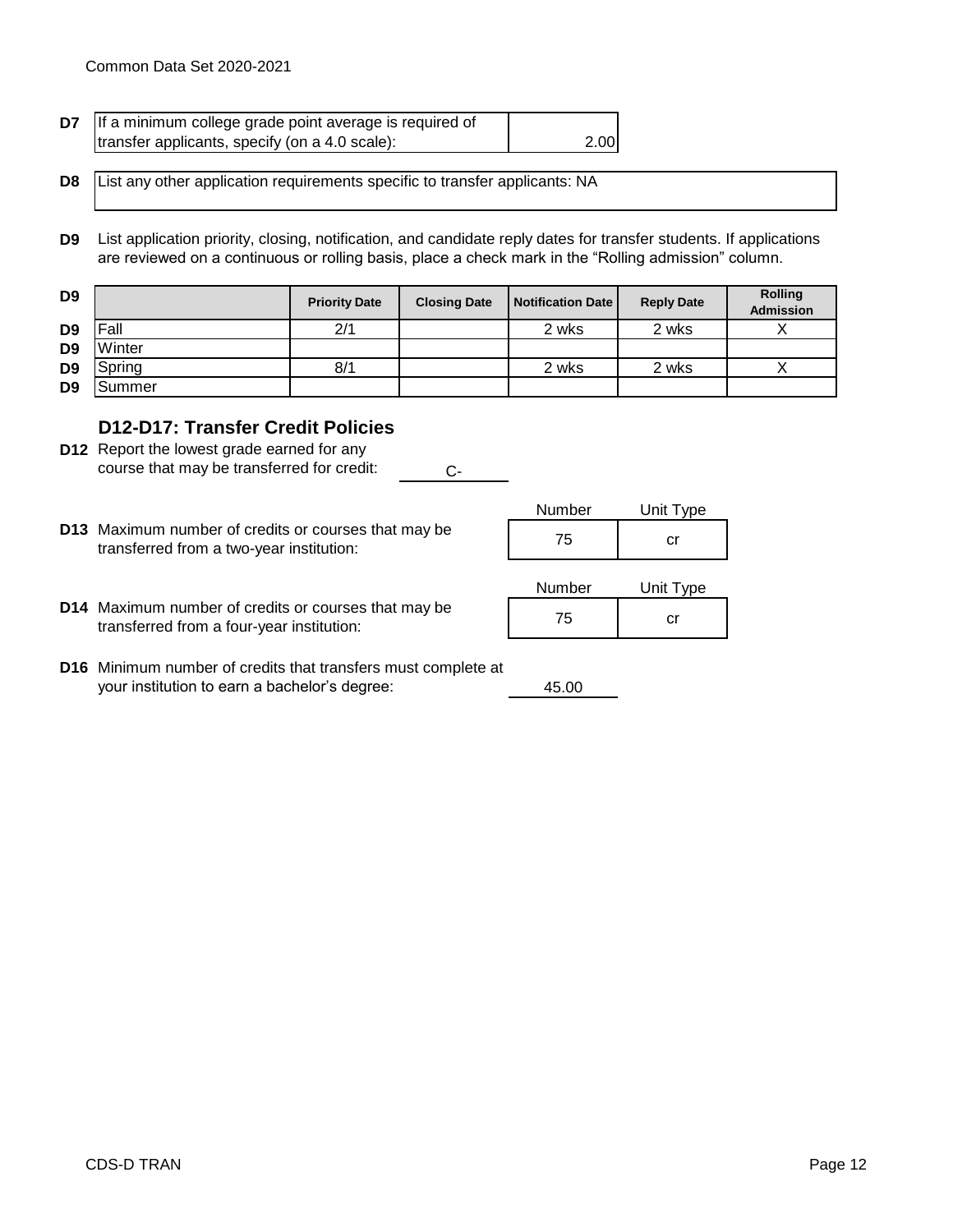# **E. ACADEMIC OFFERINGS AND POLICIES**

**E1 Special study options:** Identify those programs available at your institution. Refer to the glossary for definitions.

| Χ<br>Accelerated program<br>Cooperative education program<br>Cross-registration<br>Distance learning<br>x<br>Double major<br>x<br>Dual enrollment<br>English as a Second Language (ESL)<br>Exchange student program (domestic)<br>External degree program<br>Honors Program<br>Х<br>Independent study<br>Internships<br>χ<br>Liberal arts/career combination<br>X<br>Student-designed major<br>Study abroad<br>χ<br>Teacher certification program<br>Weekend college<br>Other (specify): |  |
|------------------------------------------------------------------------------------------------------------------------------------------------------------------------------------------------------------------------------------------------------------------------------------------------------------------------------------------------------------------------------------------------------------------------------------------------------------------------------------------|--|
|                                                                                                                                                                                                                                                                                                                                                                                                                                                                                          |  |
|                                                                                                                                                                                                                                                                                                                                                                                                                                                                                          |  |
|                                                                                                                                                                                                                                                                                                                                                                                                                                                                                          |  |
|                                                                                                                                                                                                                                                                                                                                                                                                                                                                                          |  |
|                                                                                                                                                                                                                                                                                                                                                                                                                                                                                          |  |
|                                                                                                                                                                                                                                                                                                                                                                                                                                                                                          |  |
|                                                                                                                                                                                                                                                                                                                                                                                                                                                                                          |  |
|                                                                                                                                                                                                                                                                                                                                                                                                                                                                                          |  |
|                                                                                                                                                                                                                                                                                                                                                                                                                                                                                          |  |
|                                                                                                                                                                                                                                                                                                                                                                                                                                                                                          |  |
|                                                                                                                                                                                                                                                                                                                                                                                                                                                                                          |  |
|                                                                                                                                                                                                                                                                                                                                                                                                                                                                                          |  |
|                                                                                                                                                                                                                                                                                                                                                                                                                                                                                          |  |
|                                                                                                                                                                                                                                                                                                                                                                                                                                                                                          |  |
|                                                                                                                                                                                                                                                                                                                                                                                                                                                                                          |  |
|                                                                                                                                                                                                                                                                                                                                                                                                                                                                                          |  |
|                                                                                                                                                                                                                                                                                                                                                                                                                                                                                          |  |
|                                                                                                                                                                                                                                                                                                                                                                                                                                                                                          |  |
|                                                                                                                                                                                                                                                                                                                                                                                                                                                                                          |  |

#### **E3 Areas in which all or most students are required to complete some course work prior to graduation:**

| <b>WOLN DITOL to GLAUGHOLI.</b>   |   |
|-----------------------------------|---|
| Arts/fine arts                    |   |
| Computer literacy                 |   |
| English (including composition)   |   |
| Foreign languages                 | X |
| History                           |   |
| Humanities                        |   |
| <b>Mathematics</b>                |   |
| Philosophy                        |   |
| Sciences (biological or physical) |   |
| Social science                    |   |
| Other (describe):                 |   |
|                                   |   |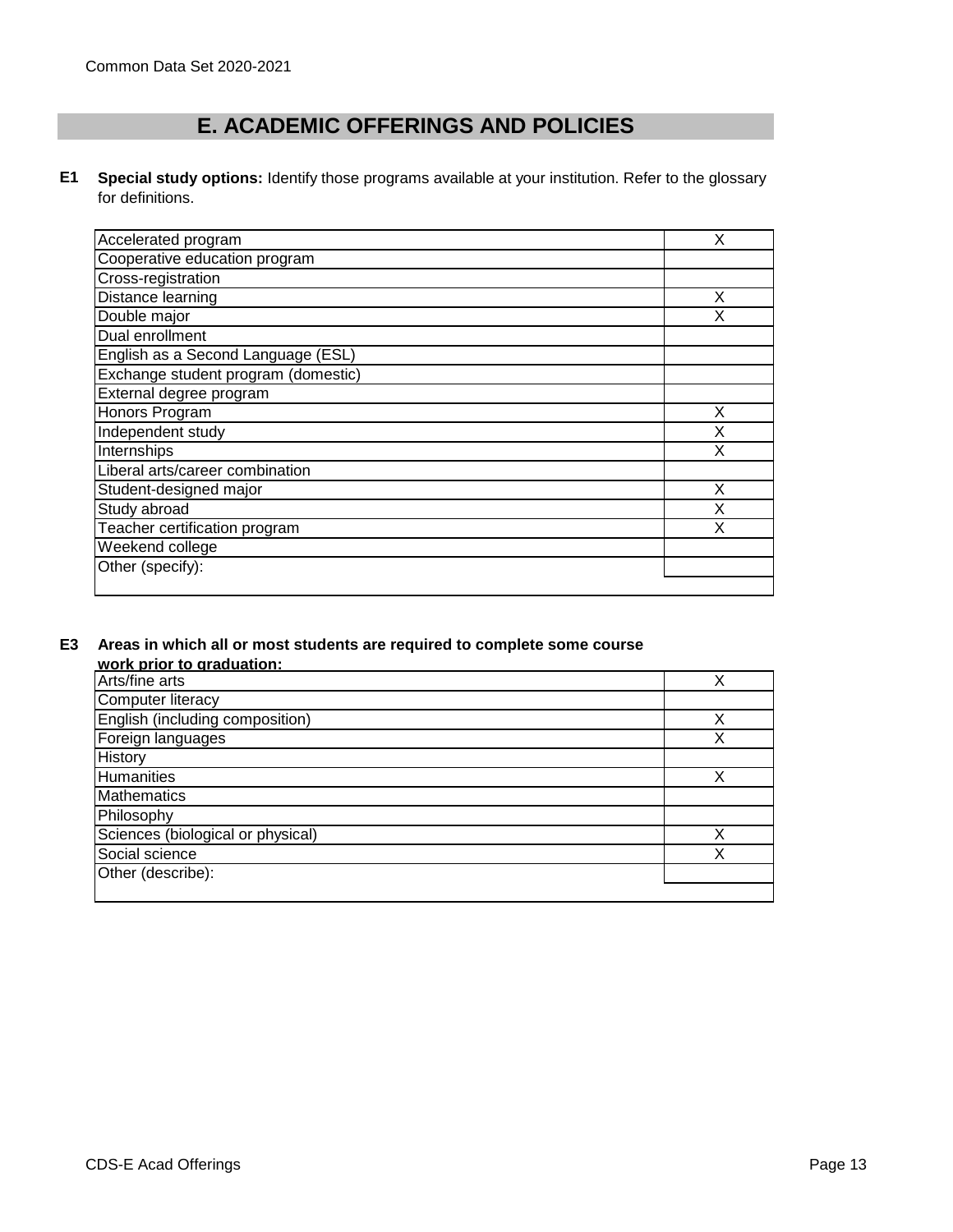# **F. STUDENT LIFE**

#### **F1 Percentages of first-time, first-year (freshman) degree-seeking students and degree-seeking undergraduates enrolled in Fall 2020 who fit the following categories:**

|                                                              | First-time, first-<br>year (freshman)<br><b>students</b> | <b>Undergraduates</b> |
|--------------------------------------------------------------|----------------------------------------------------------|-----------------------|
| Percent from out of state (excluding international students) | 21%                                                      | 22%                   |
| Percent of men who join fraternities                         | $<1\%$                                                   | 7%                    |
| Percent of women who join sororities                         | $1\%$                                                    | 12%                   |
| Percent who live in college-owned housing                    | 97%                                                      | 87%                   |
| Percent who live off campus or commute                       | 3%                                                       | 13%                   |
| Percent of students age 25 and older                         | 0%                                                       | 1%                    |
| Average age of full-time students                            | 18                                                       | 20                    |
| Average age of all students (full- and part-time)            | 18                                                       | 20                    |

**F2** Activities offered. Identify those programs available at your institution.

| <b>Campus Ministries</b>     | Χ                       |
|------------------------------|-------------------------|
| Choral groups                | X                       |
| Concert band                 | $\overline{\mathsf{x}}$ |
| Dance                        | Χ                       |
| Drama/theater                | X                       |
| <b>International Student</b> | X                       |
| Jazz band                    | X                       |
| Literary magazine            | X                       |
| Marching band                |                         |
| Model UN                     |                         |
| Music ensembles              | X                       |
| Musical theater              | X                       |
| Opera                        |                         |
| Pep band                     |                         |
| Radio station                | Χ                       |
| Student government           | $\overline{\mathsf{x}}$ |
| Student newspaper            |                         |
| Student-run film society     |                         |
| Symphony orchestra           | X                       |
| <b>Television station</b>    |                         |
| Yearbook                     |                         |
|                              |                         |

**F4 Housing:** Types of college-owned housing available for undergraduates

| Coed dorms                        | x |
|-----------------------------------|---|
| Men's dorms                       |   |
| Women's dorms                     |   |
| Apartments for married students   |   |
| Apartments for single students    | x |
| Special housing for disabled      |   |
| Special housing for international |   |
| students                          |   |
| Fraternity/sorority housing       | x |
| Cooperative housing               |   |
| Theme housing                     | x |
| Wellness housing                  | x |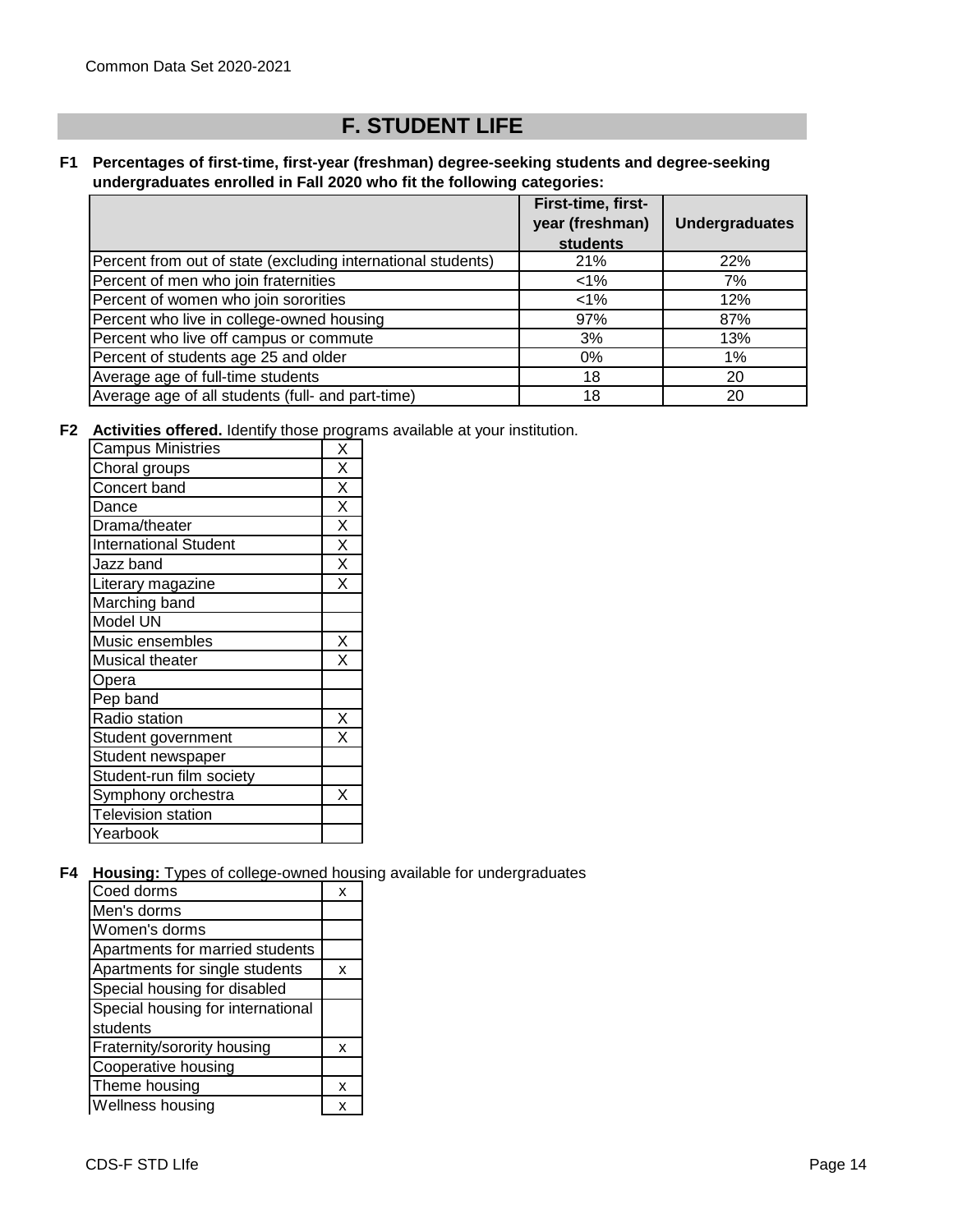# **G. ANNUAL EXPENSES**

**G0** Please provide the URL of your institution's net price calculator: https://www.hartwick.edu/admissions/net-price-calculator/

#### **G1 Undergraduate full-time tuition, required fees, room and board**

List the typical tuition, required fees, and room and board for a full-time undergraduate student for the **FULL 2021-2022** academic year. (30 semester hours or 45 quarter hours for institutions that derive annual tuition by multiplying credit hour cost by number of credits).

| G1 |                                   | <b>First-Year</b> | <b>Undergraduates</b> |
|----|-----------------------------------|-------------------|-----------------------|
|    | <b>PRIVATE INSTITUTIONS</b>       |                   |                       |
|    | Tuition:                          | \$48,790          | \$48,790              |
|    | <b>Required Fees</b>              | \$1,024           | \$1,024               |
|    | Room and Board (on-campus):       | \$13,615          | \$13,615              |
|    | Room Only (on-campus):            | \$7,060           | \$7,060               |
|    | Board Only (on-campus meal plan): | \$6,555           | \$6,555               |

**G2** Number of credits per term a student can take for the <br>
atotacl full time tuitier stated full-time tuition.

| Minimum | Maximum |
|---------|---------|
| 12      | 18      |
| Yes     | No      |
| ٠,      | X       |
|         | x       |

- **G3** Do tuition and fees vary by year of study (e.g., sophomore, **According to the Contract Conduct A** X junior, senior)?
- **G4** Do tuition and fees vary by undergraduate instructional program?
- **G5** Provide the estimated expenses for a typical full-time undergraduate student:

|                       | <b>Residents</b> | <b>Commuters</b><br>(living at home) | <b>Commuters</b><br>(not living at home) |
|-----------------------|------------------|--------------------------------------|------------------------------------------|
| Books and supplies:   | \$700            | \$700                                | \$700                                    |
| Room only:            |                  |                                      |                                          |
| Board only:           |                  | \$3,750                              |                                          |
| Room and board total* |                  |                                      | \$6,000                                  |
| Transportation:       | \$300            | \$300                                | \$300                                    |
| Other expenses:       | \$400            | \$400                                | \$400                                    |

\* If your college cannot provide separate room and board figures for commuters not living at home

**G6** Undergraduate per-credit-hour charges (tuition only):

| ---                          |            |
|------------------------------|------------|
| <b>PRIVATE INSTITUTIONS:</b> | \$1,565.00 |
| PUBLIC INSTITUTIONS:         |            |
| In-district:                 |            |
| In-state (out-of-district):  |            |
| Out-of-state:                |            |
| NONRESIDENT ALIENS:          | \$1,565.00 |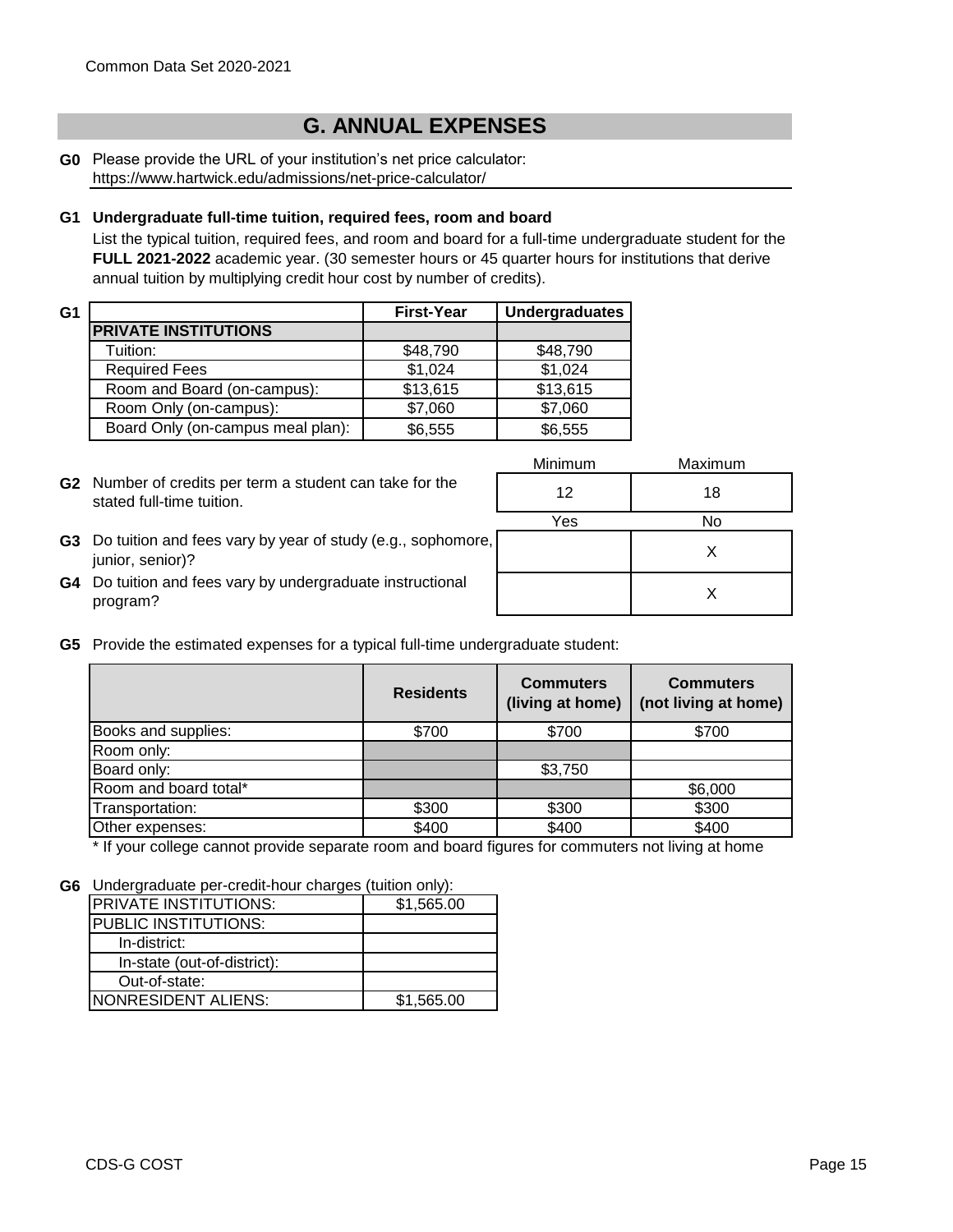# **H. FINANCIAL AID**

## **Aid Awarded to Enrolled Undergraduates**

**H1** Enter total dollar amounts **awarded** to enrolled full-time and less than full-time degree-seeking undergraduates **(using the same cohort reported in CDS Question B1, "total degree-seeking" undergraduates)** in the following categories.

|                                                                                                                     | 2020-2021<br>estimated | 2019-2020 Final |
|---------------------------------------------------------------------------------------------------------------------|------------------------|-----------------|
| Indicate the academic year for which data are reported for <b>items H1, H2,</b><br><b>H2A.</b> and <b>H6</b> below: | XXX                    |                 |

|                                                                                                                                                                                   | Need-based<br>(Include non-need-<br>based aid used to<br>meet need.) | Non-need-based<br>(Exclude non-need-<br>based aid used to<br>meet need.) |
|-----------------------------------------------------------------------------------------------------------------------------------------------------------------------------------|----------------------------------------------------------------------|--------------------------------------------------------------------------|
| <b>Scholarships/Grants</b>                                                                                                                                                        |                                                                      |                                                                          |
| Federal                                                                                                                                                                           | \$2,586,614                                                          | \$0                                                                      |
| State all states, not only the state in which your institution is located                                                                                                         | \$1,280,928                                                          | \$10,136                                                                 |
| Institutional: Endowed scholarships, annual gifts and tuition funded<br>grants, awarded by the college, excluding athletic aid and tuition waivers<br>(which are reported below). | \$29,579,343                                                         | \$9,438,241                                                              |
| Scholarships/grants from external sources (e.g. Kiwanis, National                                                                                                                 |                                                                      |                                                                          |
| Merit) not awarded by the college                                                                                                                                                 | \$402,066                                                            | \$264,566                                                                |
| <b>Total Scholarships/Grants</b>                                                                                                                                                  | \$33,848,951                                                         | \$9,712,943                                                              |
| Self-Help                                                                                                                                                                         |                                                                      |                                                                          |
| Student loans from all sources (excluding parent loans)                                                                                                                           | \$6,198,113                                                          | \$3,597,341                                                              |
| <b>Federal Work-Study</b>                                                                                                                                                         | \$1,154,909                                                          |                                                                          |
| State and other (e.g., institutional) work-study/employment (Note:                                                                                                                |                                                                      |                                                                          |
| Excludes Federal Work-Study captured above.)                                                                                                                                      | \$0                                                                  | \$0                                                                      |
| <b>Total Self-Help</b>                                                                                                                                                            | \$7,353,022                                                          | \$3,597,341                                                              |
| <b>Parent Loans</b>                                                                                                                                                               | \$4,582,684                                                          | \$8,630,402                                                              |
| <b>Tuition Waivers</b>                                                                                                                                                            | \$750,432                                                            | \$344,523                                                                |
| <b>Athletic Awards</b>                                                                                                                                                            | \$0                                                                  | \$0                                                                      |

#### **H2 Number of Enrolled Students Awarded Aid:**

|   |                                                                                                      | <b>First-time Full-</b><br>time Freshmen | <b>Full-time</b><br><b>Undergrad</b><br>(Incl. Fresh) | <b>Less Than</b><br><b>Full-time</b><br><b>Undergrad</b> |
|---|------------------------------------------------------------------------------------------------------|------------------------------------------|-------------------------------------------------------|----------------------------------------------------------|
| A | Number of degree-seeking undergraduate students (CDS Item<br>B1 if reporting on Fall 2020 cohort)    | 387                                      | 1185                                                  | 13                                                       |
| B | Number of students in line a who applied for need-based<br>financial aid                             | 364                                      | 1042                                                  | 8                                                        |
| C | Number of students in line <b>b</b> who were determined to have<br>financial need                    | 339                                      | 975                                                   | 6                                                        |
| D | Number of students in line c who were awarded any financial<br>laid                                  | 339                                      | 975                                                   | 5                                                        |
| E | Number of students in line <b>d</b> who were awarded any need-<br>based scholarship or grant aid     | 339                                      | 975                                                   | 3                                                        |
| F | Number of students in line <b>d</b> who were awarded any need-<br>based self-help aid                | 256                                      | 751                                                   | 5                                                        |
| G | Number of students in line <b>d</b> who were awarded any non-need-<br>based scholarship or grant aid | 85                                       | 238                                                   | 0                                                        |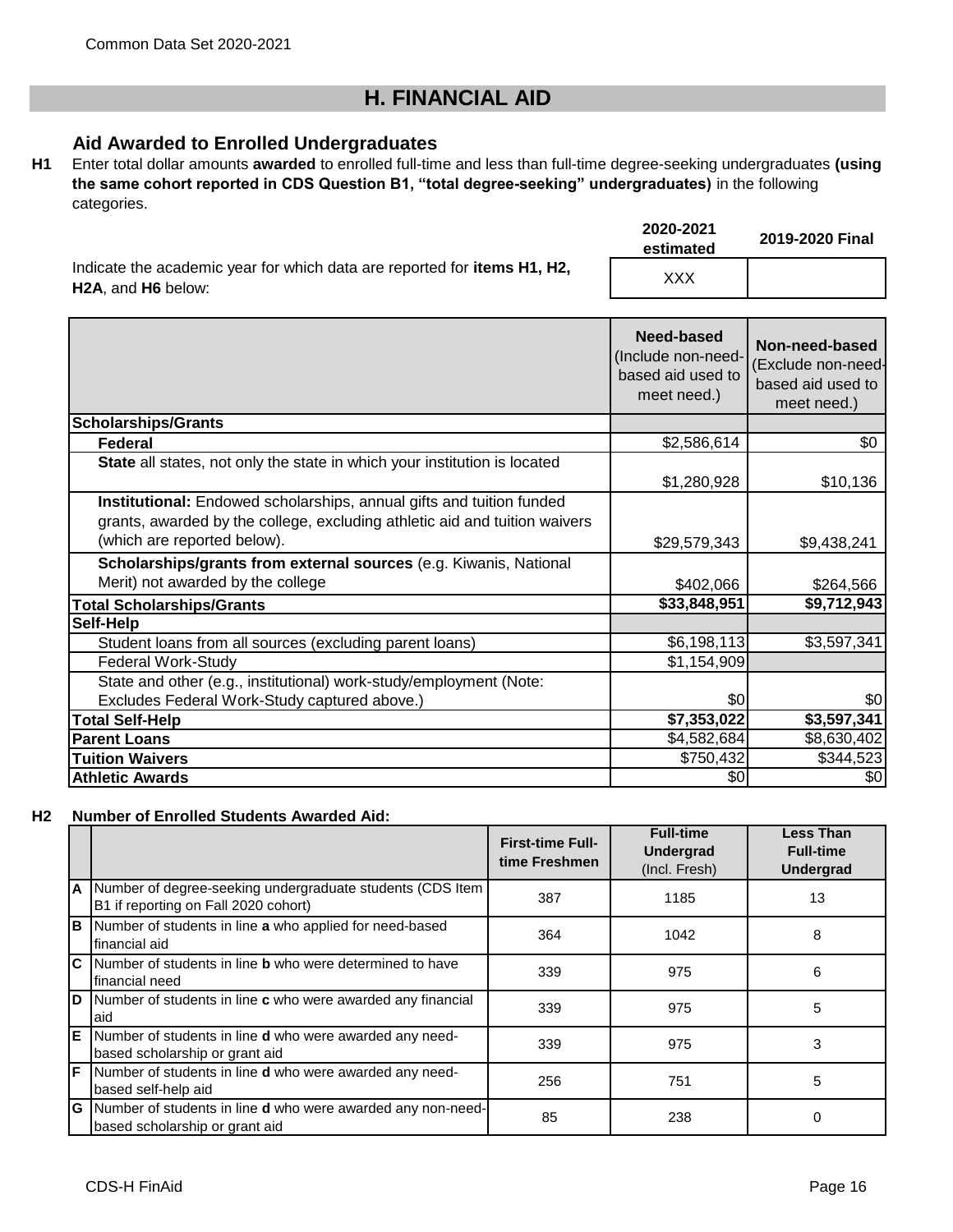| H  | Number of students in line <b>d</b> whose need was fully met<br>(exclude PLUS loans, unsubsidized loans, and private<br>alternative loans)                                                 | 96           | 273         | 0            |
|----|--------------------------------------------------------------------------------------------------------------------------------------------------------------------------------------------|--------------|-------------|--------------|
|    | On average, the percentage of need that was met of students<br>who were awarded any need-based aid.                                                                                        | 87.1%        | 86.7%       | 54.5%        |
| IJ | The average financial aid package of those in line <b>d</b> . Exclude<br>any resources that were awarded to replace EFC (PLUS<br>loans, unsubsidized loans, and private alternative loans) | \$<br>44,542 | \$42,916    | \$<br>15,585 |
| lĸ | Average need-based scholarship and grant award of those in<br>line e                                                                                                                       | \$37,282     | \$35,430    | \$14,357     |
|    | Average need-based self-help award (excluding PLUS loans,<br>unsubsidized loans, and private alternative loans) of those in<br>line f                                                      | \$5,062      | \$5,930     | \$.<br>4,465 |
|    | M Average need-based loan (excluding PLUS loans,<br>unsubsidized loans, and private alternative loans) of those in<br>line f who were awarded a need-based loan                            | \$3,604      | \$<br>4,483 | 4,265        |

#### **H2A Number of Enrolled Students Awarded Non-need-based Scholarships and Grants:**

|   |                                                                                                                                                                                                                    | <b>First-time</b><br><b>Full-time</b><br><b>Freshmen</b> | <b>Full-time</b><br><b>Undergrad</b><br>(Incl. Fresh.) | <b>Less Than</b><br><b>Full-time</b><br><b>Undergrad</b> |
|---|--------------------------------------------------------------------------------------------------------------------------------------------------------------------------------------------------------------------|----------------------------------------------------------|--------------------------------------------------------|----------------------------------------------------------|
|   | N Number of students in line a who had no financial need and<br>who were awarded institutional non-need-based scholarship or<br>grant aid (exclude those who were awarded athletic awards<br>and tuition benefits) | 47                                                       | 201                                                    | 4                                                        |
|   | O Average dollar amount of institutional non-need-based<br>scholarship and grant aid awarded to students in line n                                                                                                 | \$36,291                                                 | \$33,018                                               | 14,419                                                   |
| P | Number of students in line a who were awarded an<br>institutional non-need-based athletic scholarship or grant                                                                                                     | 0                                                        | 0                                                      | 0                                                        |
|   | Q Average dollar amount of institutional non-need-based athletic<br>scholarships and grants awarded to students in line p                                                                                          | \$0                                                      | \$0                                                    | \$0                                                      |

#### **H4 Provide the number of students in the 2020 undergraduate class who started at your institution as first-time students and received a bachelor's degree between July 1, 2019 and June 30, 2020. Exclude transfer students**

**159**

**H5. Number and percent of students in class (defined in H4 above) borrowing from federal, non-federal, and any loan sources, and the average (or mean) amount borrowed.**

|    | Source/Type of Loan                                                                                                                                                                                                                                 | Number in the<br><b>Iclass who</b><br>borrowed from<br>the types of<br>loans specified<br>lin the first<br><b>column</b> | <b>Percent of the</b><br>Iclass who<br><b>Iborrowed from</b><br>the types of loans principal<br>specified in the<br>lfirst column | Average per-<br>undergraduate-<br><b>Iborrower</b><br><b>I</b> cumulative<br>borrowed from<br>these types of<br><b>Iloans</b> |
|----|-----------------------------------------------------------------------------------------------------------------------------------------------------------------------------------------------------------------------------------------------------|--------------------------------------------------------------------------------------------------------------------------|-----------------------------------------------------------------------------------------------------------------------------------|-------------------------------------------------------------------------------------------------------------------------------|
| ΙA | Any Ioan program: Federal Perkins, Federal Stafford<br>Subsidized and Unsubsidized, institutional, state, private loans<br>that your institution is aware of, etc. Include both Federal<br>Direct Student Loans and Federal Family Education Loans. | 159                                                                                                                      | 81%                                                                                                                               | \$43.027                                                                                                                      |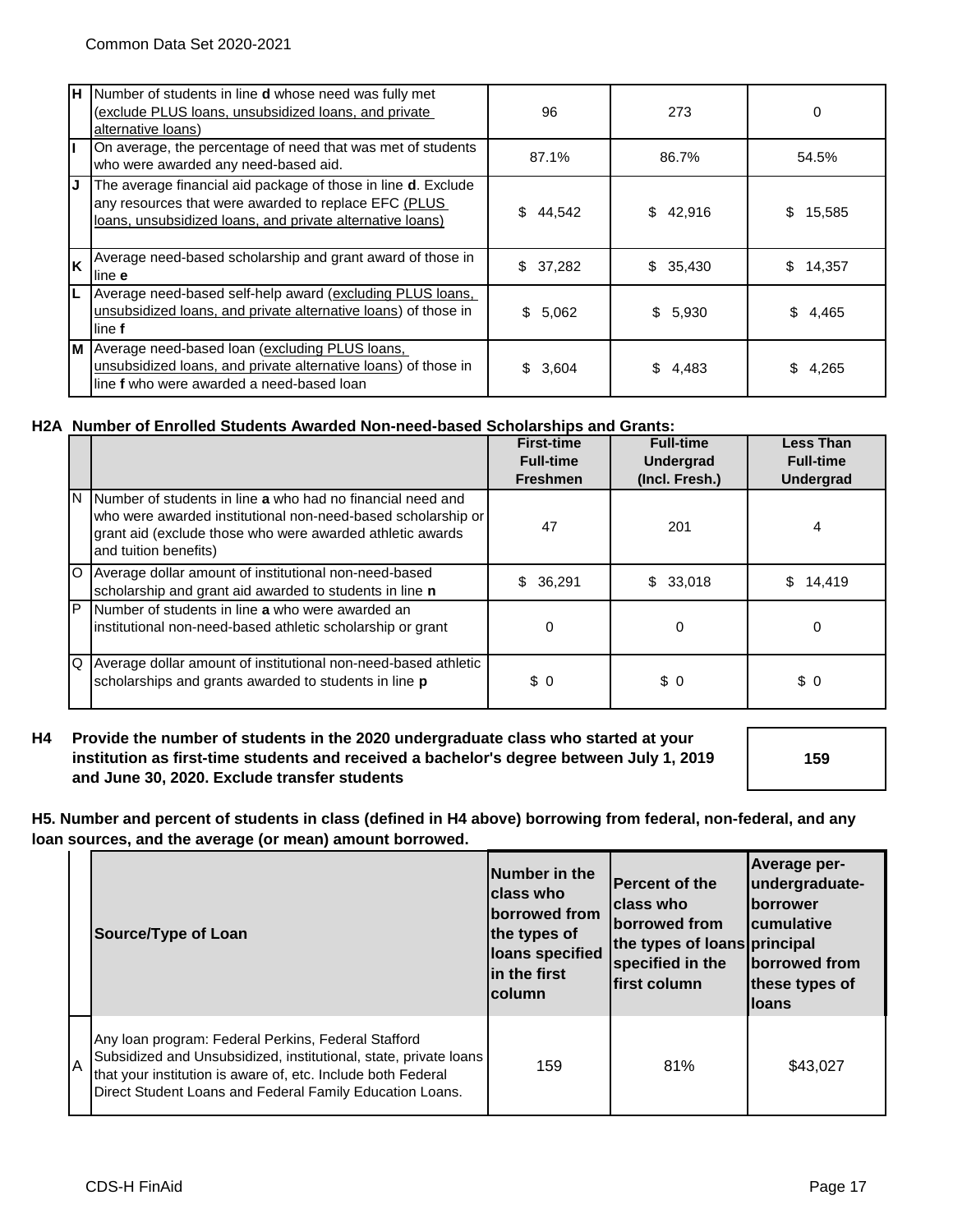| Federal Ioan programs: Federal Perkins, Federal Stafford<br>B Subsidized and Unsubsidized. Include both Federal Direct<br>Student Loans and Federal Family Education Loans. | 155 | 79% | \$27,240 |
|-----------------------------------------------------------------------------------------------------------------------------------------------------------------------------|-----|-----|----------|
| IC Institutional loan programs.                                                                                                                                             |     | 4%  | \$3,143  |
| D State loan programs.                                                                                                                                                      |     | 0%  | \$0      |
| E Private student loans made by a bank or lender.                                                                                                                           | 62  | 31% | \$41,891 |

## **Aid to Undergraduate Degree-seeking Nonresident Aliens**

**H6** Indicate your institution's policy regarding institutional scholarship and grant aid for undergraduate degree-seeking nonresident aliens:

Institutional need-based scholarship or grant aid is available Institutional non-need-based scholarship or grant aid is available

If institutional financial aid is available for undergraduate degree-seeking nonresident aliens, provide the number of undergraduate degree-seeking nonresident aliens who were awarded needbased or non-need-based aid:

Average dollar amount of institutional financial aid awarded to undergraduate degree-seeking nonresident aliens:

Total dollar amount of institutional financial aid awarded to undergraduate degree-seeking nonresident aliens:

**H7** Check off all financial aid forms nonresident alien first-year financial aid applicants must submit:

Institution's own financial aid form CSS/Financial Aid PROFILE International Student's Financial Aid Application International Student's Certification of Finances

| <b>XXX</b> |  |
|------------|--|

## **Process for First-Year/Freshman Students**

**H8** Check off all financial aid forms domestic first-year (freshman) financial aid applicants must submit:

FAFSA XXX Institution's own financial aid form CSS/Financial Aid PROFILE State aid form Noncustodial PROFILE Business/Farm Supplement Other (specify):

|  | $\overline{XXX}$ |  |  |
|--|------------------|--|--|
|  |                  |  |  |
|  |                  |  |  |
|  |                  |  |  |
|  |                  |  |  |
|  |                  |  |  |
|  |                  |  |  |

**H9** No deadline for filing required forms (applications processed on a rolling basis) <sup>X</sup> Indicate filing dates for first-year (freshman) students:

**H10** Indicate notification dates for first-year (freshman) students (answer a or b):

| b) Students notified on a rolling basis: |  |
|------------------------------------------|--|
| Yes                                      |  |
| No                                       |  |
|                                          |  |

If yes, starting date: 14-Dec

| H11 | Indicate reply dates: |
|-----|-----------------------|
|-----|-----------------------|

| Students must reply by (date): |                        | 5/ |
|--------------------------------|------------------------|----|
| or within                      | weeks of notification. |    |

| 23       |  |
|----------|--|
| \$38,479 |  |

\$885,009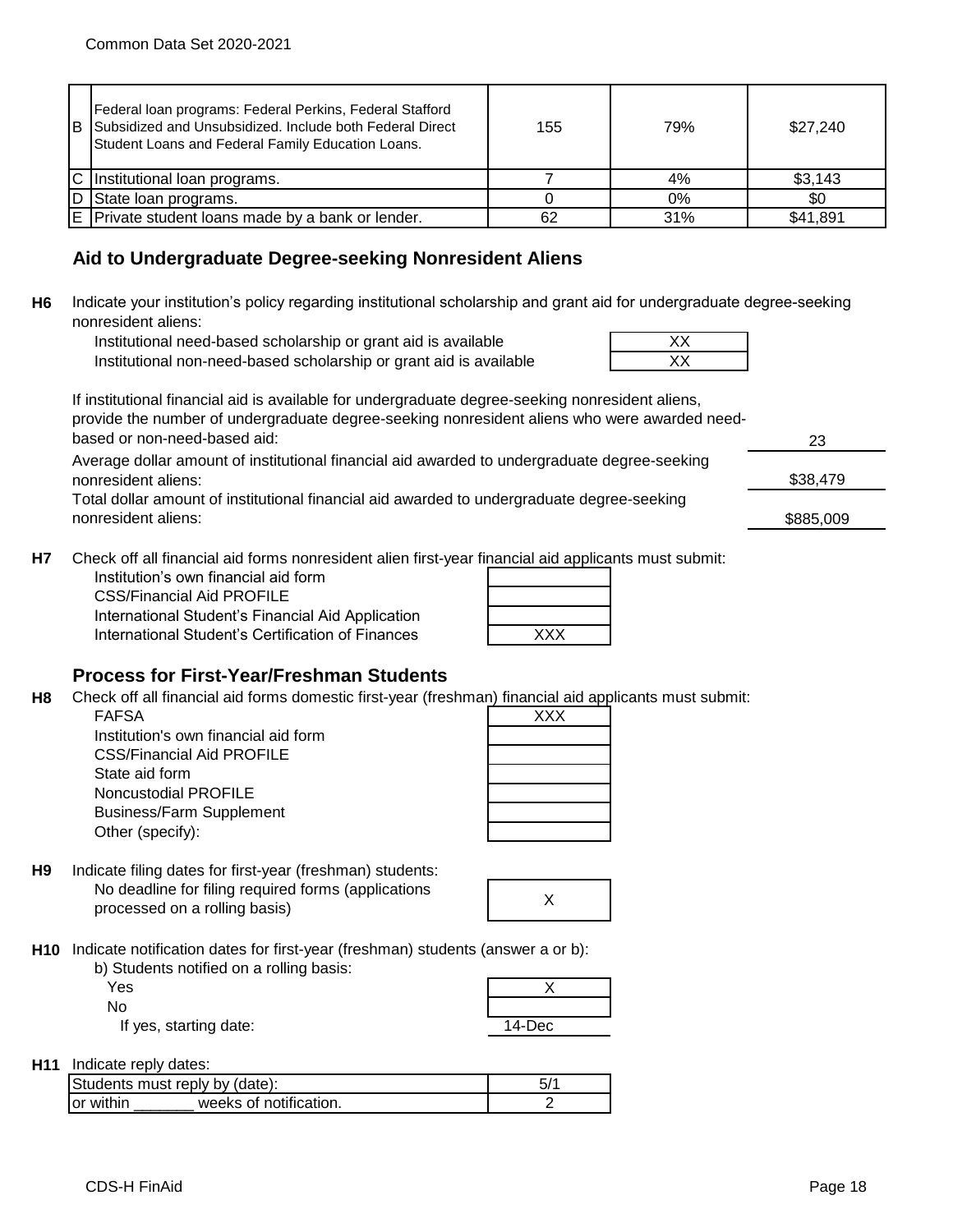## **Types of Aid Available**

#### **H12 Loans**

Federal Nursing Loans State Loans College/university loans from institutional funds Federal Perkins Loans Direct Subsidized Stafford Loans Direct Unsubsidized Stafford Loans Direct PLUS Loans Other (specify):

#### **H13 Need Based Scholarships and Grants**

United Negro College Fund Federal Nursing Scholarship Other (specify): Federal Pell SEOG State scholarships/grants Private scholarships College/university scholarship or grant aid from institutional funds

| Χ                       |  |
|-------------------------|--|
| X                       |  |
| $\overline{\mathsf{x}}$ |  |
|                         |  |
| Χ                       |  |
| X                       |  |
| X                       |  |
|                         |  |

| X                       |  |
|-------------------------|--|
| X                       |  |
| $\overline{\mathsf{x}}$ |  |
| Χ                       |  |
| $\overline{\mathsf{x}}$ |  |
|                         |  |
|                         |  |
|                         |  |

**H14** Check off criteria used in awarding institutional aid. Check all that apply.

| <u>. </u>             |                   |
|-----------------------|-------------------|
| <b>Non-Need Based</b> | <b>Need-Based</b> |
| х                     |                   |
| Х                     |                   |
|                       |                   |
|                       |                   |
|                       |                   |
|                       |                   |
|                       |                   |
|                       |                   |
| Х                     |                   |
|                       |                   |
| Χ                     |                   |
|                       |                   |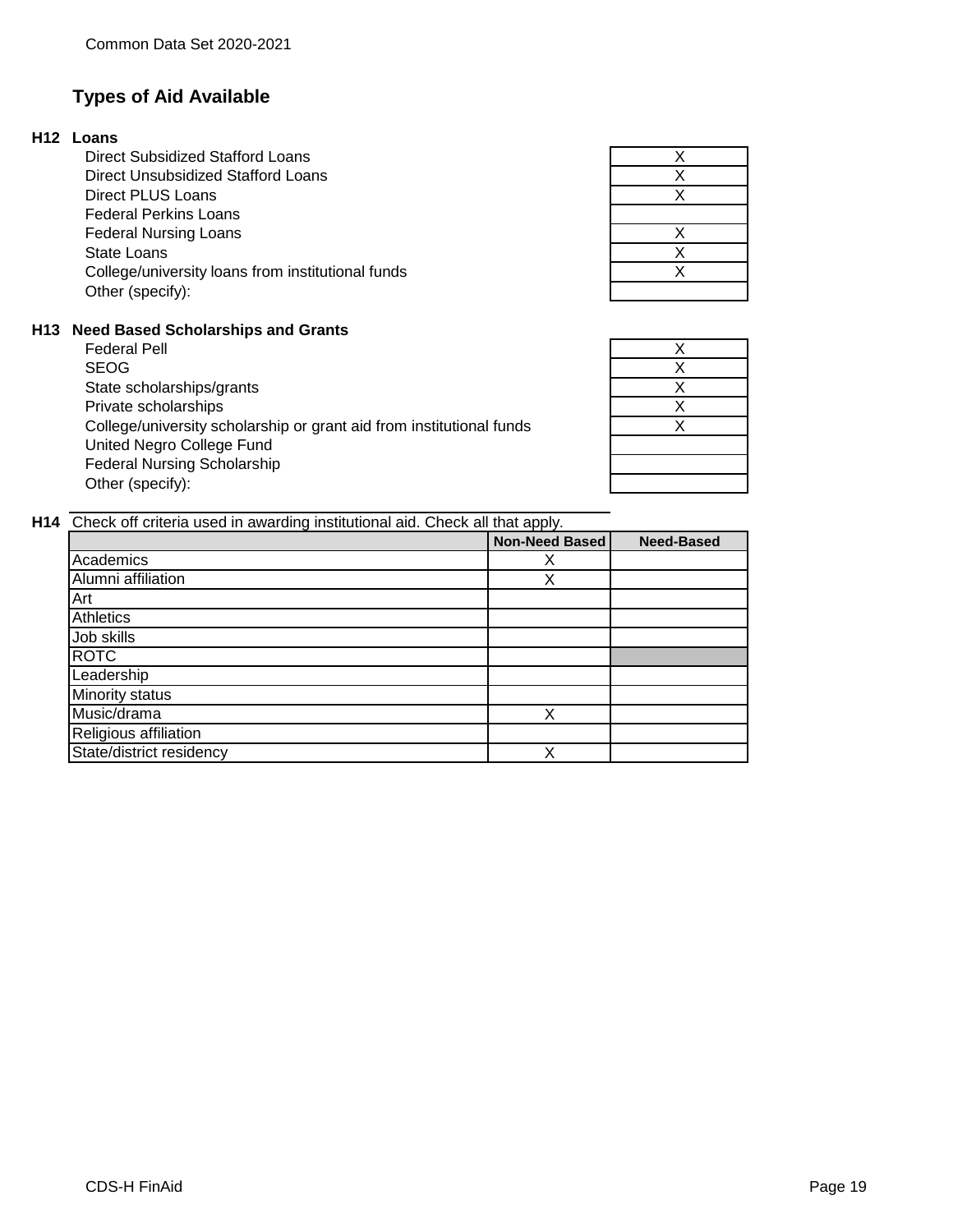# **I. INSTRUCTIONAL FACULTY AND CLASS SIZE**

## **I-1. Please report the number of instructional faculty members in each category for Fall 2020. Include faculty who are on your institution's payroll on the census date your institution uses for IPEDS/AAUP.**

| <b>I-1.</b> |   |                                                                                                                             | <b>Full-Time</b> | <b>Part-Time</b> | <b>Total</b> |
|-------------|---|-----------------------------------------------------------------------------------------------------------------------------|------------------|------------------|--------------|
|             |   | Total number of instructional faculty                                                                                       | 101              | 86               | 187          |
|             | B | Total number who are members of minority groups                                                                             | 15               | 3                | 18           |
|             | С | Total number who are women                                                                                                  | 54               | 46               | 100          |
|             | D | Total number who are men                                                                                                    | 47               | 40               | 87           |
|             | E | Total number who are nonresident aliens (international)                                                                     | ი                | 0                |              |
|             |   | Total number with doctorate, or other terminal degree                                                                       | 89               |                  | 96           |
|             | G | Total number whose highest degree is a master's but not a terminal<br>master's                                              | 12               | 39               | 51           |
|             | H | Total number whose highest degree is a bachelor's                                                                           | 0                | 40               | 40           |
|             |   | Total number whose highest degree is unknown or other (Note:<br>Items f, g, h, and i must sum up to item a.)                | 0                | 0                |              |
|             | J | Total number in stand-alone graduate/professional programs in<br>which faculty teach virtually only graduate-level students | 0                | 3                |              |

### **I-2. Student to Faculty Ratio**

| <b>Fall 2020 Student to Faculty ratio</b> | Ito | r(based on I | 1199       | students |
|-------------------------------------------|-----|--------------|------------|----------|
|                                           |     | and          | 120<br>⊧∠ສ | faculty) |

#### **I-3. Undergraduate Class Size**

#### **Undergraduate Class Size (provide numbers)**

| -                                    | $2 - 9$ | $10 - 19$ | $20 - 29$ | 30-39 | 40-49 | 50-99 | $100+$ | Total |
|--------------------------------------|---------|-----------|-----------|-------|-------|-------|--------|-------|
| <b>CLASS</b><br><b>SECTIONS</b>      | 101     | 149       | 71        | 15    |       |       |        | 337   |
|                                      | $2 - 9$ | $10 - 19$ | $20 - 29$ | 30-39 | 40-49 | 50-99 | $100+$ | Total |
| <b>CLASS SUB-</b><br><b>SECTIONS</b> | 5       |           |           |       |       |       |        | 13    |